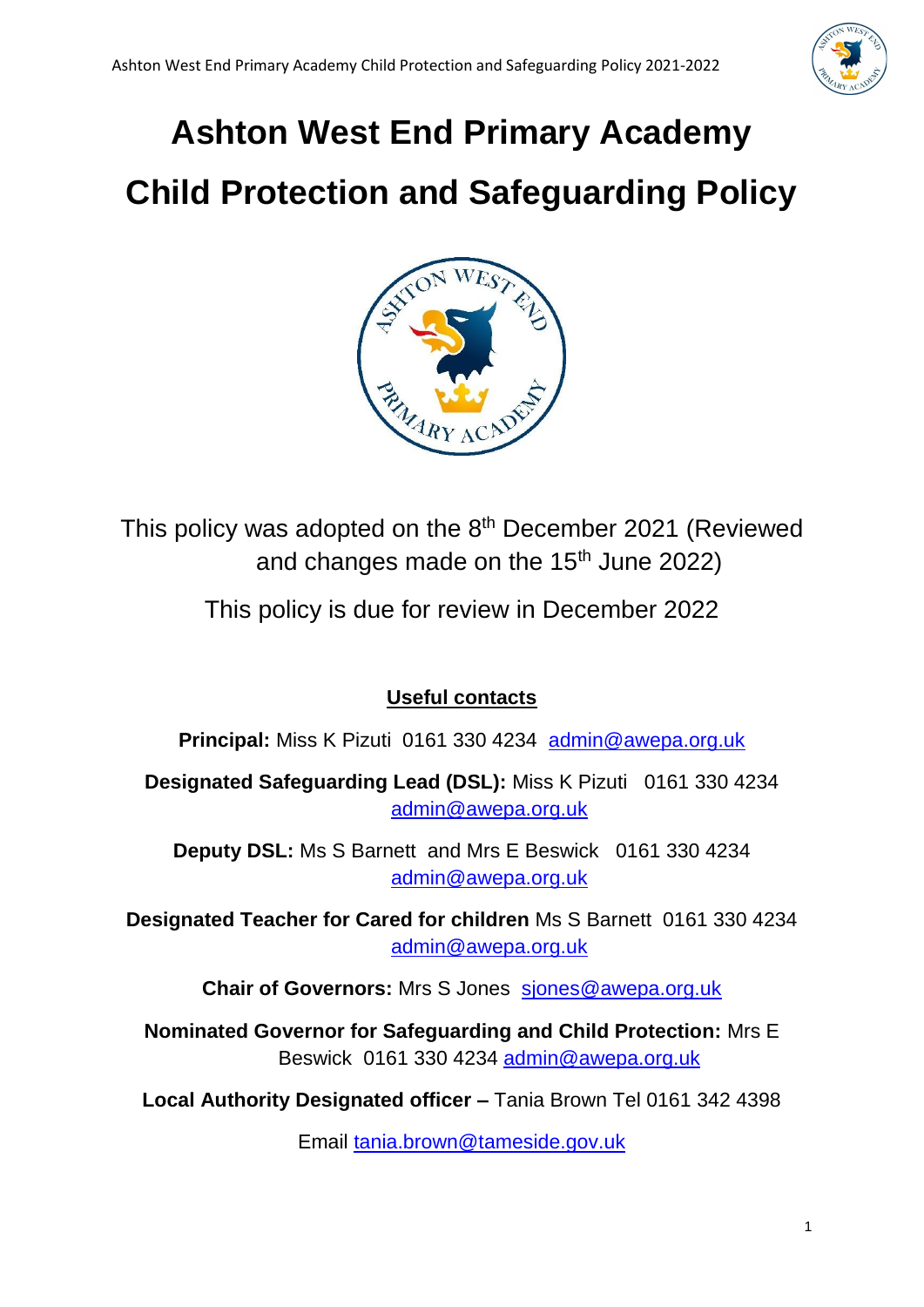

# **Multi Agency Safeguarding Hub (MASH)**

Hours – Monday to Wednesday 8.30am to 5pm, Thursday 8.30am to 4.30pm and Friday 8.30am to 4pm Tel 0161 342 4101 Out of hours Tel 0161 342 2222

**Early Help Access Point (EHAP)** Office hours as above 0161 342 4260

# **Early Help Assessment Advisors**

Katie Legg (South) [katie.legg@tameside.gov.uk](mailto:katie.legg@tameside.gov.uk)

Paul Mottershead (North) – [paul.mottershead@tameside.gov.uk](mailto:paul.mottershead@tameside.gov.uk)

Ella McCalman (West) - [ella.McCalman@tameside.gov.uk](mailto:ella.McCalman@tameside.gov.uk)

Natalie Smith (East) – [natalie.smith@tameside.gov.uk](mailto:natalie.smith@tameside.gov.uk)

# **Neighbourhood Co-Ordinators**

North (Ashton) Carol Baguley [carol.baguely@tameside.gov.uk](mailto:carol.baguely@tameside.gov.uk)

East (Stalybridge, Dukinfield and Mossley) – Jacki Shirley [jacki.shirley2@tameside.gov.uk](mailto:jacki.shirley2@tameside.gov.uk)

South (Hyde, Hattersely and Longendale) – Denise Thorley [denise.thorley@tameside.gov.uk](mailto:denise.thorley@tameside.gov.uk)

West (Denton, Droylsden and Audenshaw) – Lauren Foster [lauren.foster@tameside.gov.uk](mailto:lauren.foster@tameside.gov.uk)

PVI's (Early Years Settings) –currently a vacancy and all Neighbourhood Co-Ordinators are supporting the settings within their areas.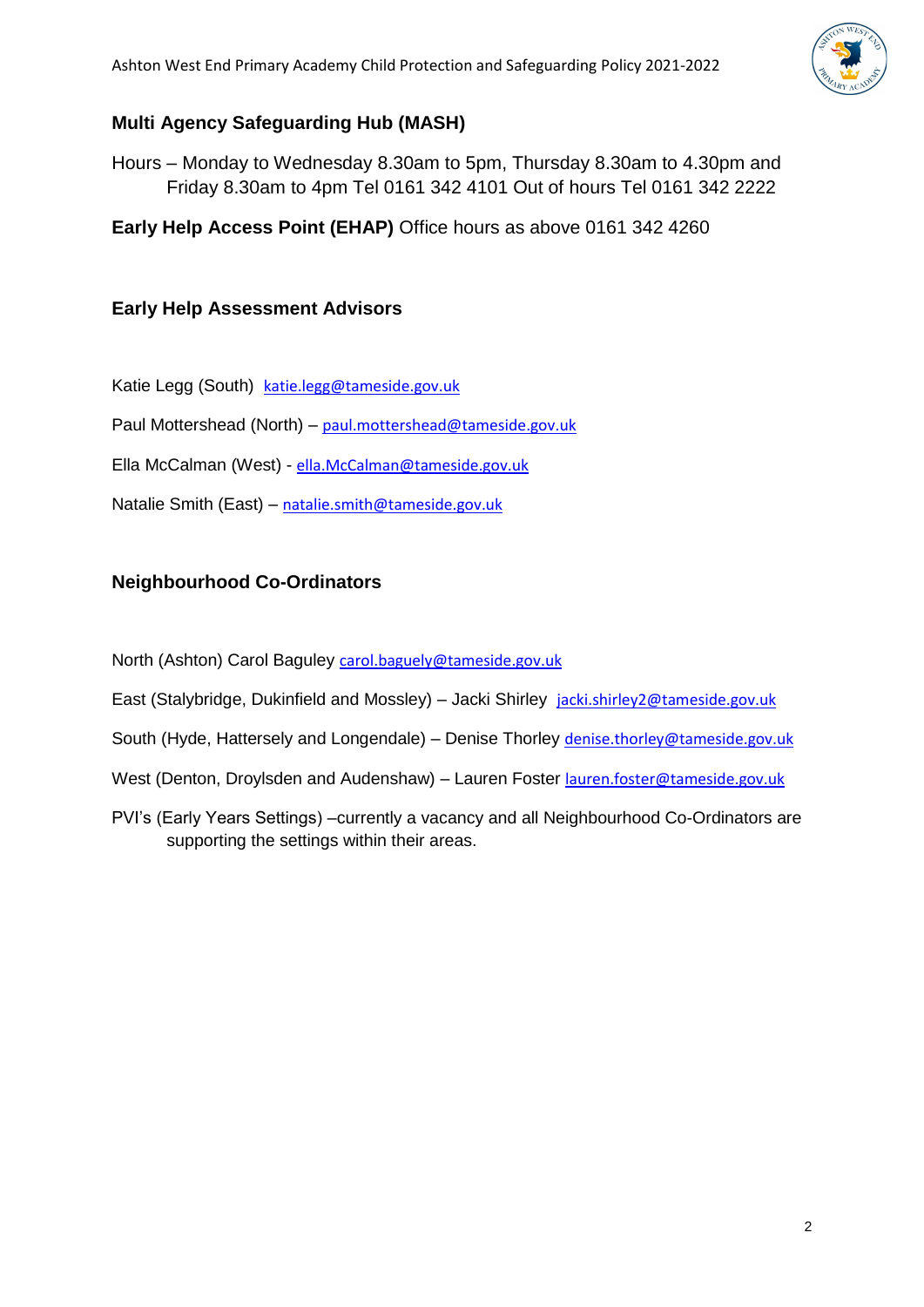

# **Index**

| 1.                                                                             |                                                                                       |  |
|--------------------------------------------------------------------------------|---------------------------------------------------------------------------------------|--|
| 2.                                                                             |                                                                                       |  |
| 3.                                                                             |                                                                                       |  |
| 4.                                                                             |                                                                                       |  |
| 5.                                                                             |                                                                                       |  |
|                                                                                |                                                                                       |  |
|                                                                                |                                                                                       |  |
|                                                                                |                                                                                       |  |
| 6.                                                                             |                                                                                       |  |
|                                                                                |                                                                                       |  |
| 6.2                                                                            | Designated Teacher for Cared for Children (previously known as Looked after Child) 10 |  |
| 6.3                                                                            |                                                                                       |  |
| 6.4                                                                            |                                                                                       |  |
| 6.5                                                                            |                                                                                       |  |
| 6.6                                                                            |                                                                                       |  |
| 7.                                                                             |                                                                                       |  |
| 8.                                                                             |                                                                                       |  |
| 9.<br>SAFER WORKFORCE AND MANAGING CONCERNS ABOUT OR ALLEGATIONS AGAINST STAFF |                                                                                       |  |
|                                                                                |                                                                                       |  |
| 10.                                                                            |                                                                                       |  |
| 11.                                                                            |                                                                                       |  |
| 12.                                                                            |                                                                                       |  |
|                                                                                |                                                                                       |  |
|                                                                                |                                                                                       |  |
|                                                                                |                                                                                       |  |
| 12.4                                                                           |                                                                                       |  |
| 13.                                                                            | CONTRACTORS, SERVICE AND ACTIVITY PROVIDERS AND WORK PLACEMENT PROVIDERS<br>20        |  |
| 14.                                                                            |                                                                                       |  |
| 15.                                                                            |                                                                                       |  |
| 16.                                                                            |                                                                                       |  |
| 17.                                                                            |                                                                                       |  |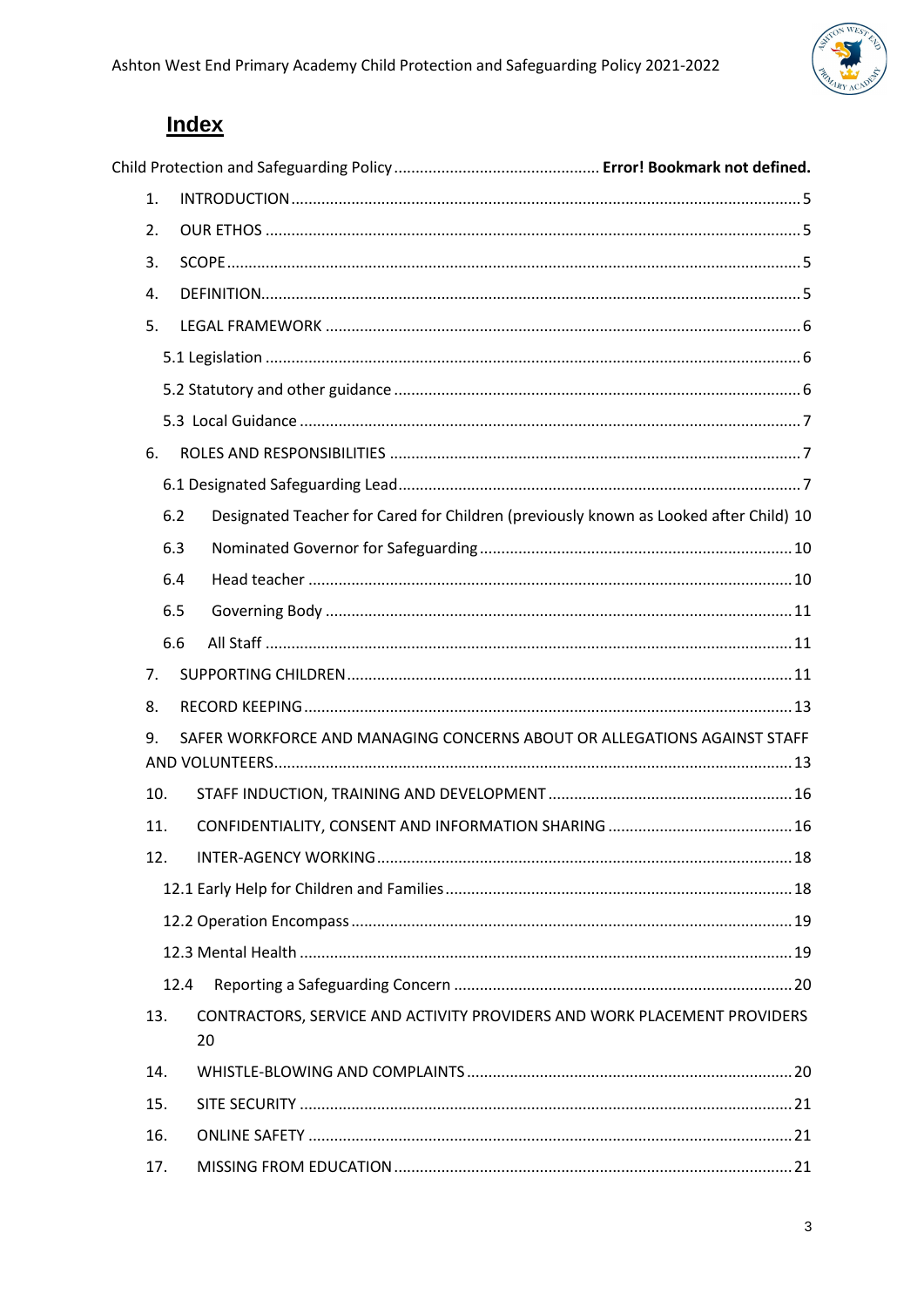

| aPPENDIX B criminal and sexual exploitation of children Error! Bookmark not defined. |  |
|--------------------------------------------------------------------------------------|--|
|                                                                                      |  |
|                                                                                      |  |
|                                                                                      |  |
| Appendix F Upskirting and Youth produced imagery  Error! Bookmark not defined.       |  |
|                                                                                      |  |
|                                                                                      |  |
|                                                                                      |  |
|                                                                                      |  |
|                                                                                      |  |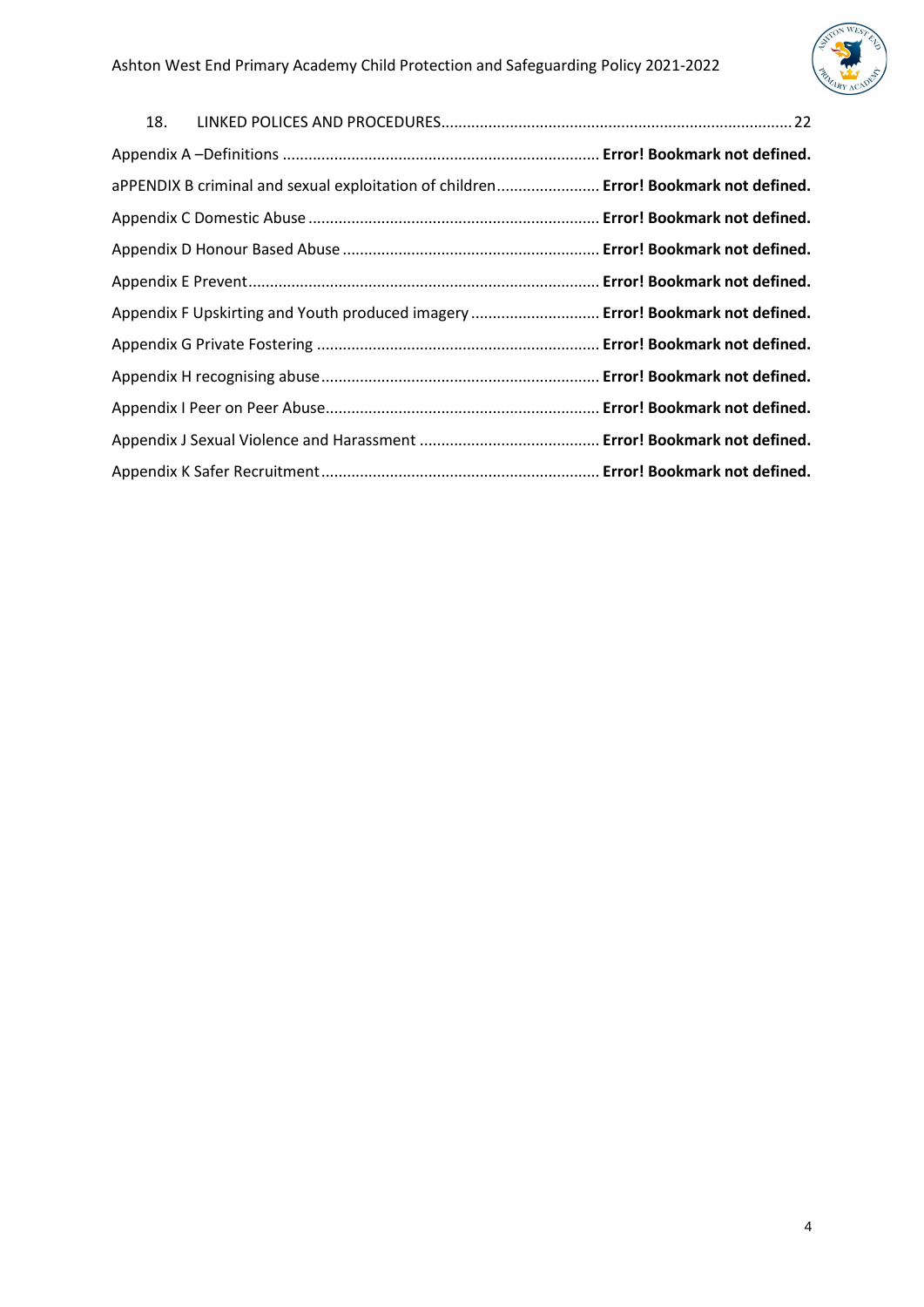

# **Child Protection and Safeguarding Policy**

# <span id="page-4-0"></span>**1. INTRODUCTION**

Safeguarding children is everyone's responsibility. Everyone who comes into contact with children and families has a role to play.

Our pupils' welfare is our paramount concern. The governing body will ensure that our academy will safeguard and promote the welfare of pupils and work together with other agencies to ensure that we have adequate arrangements to identify, assess and support those children who are suffering or likely to suffer harm.

At Ashton West End Primary Academy we are a community and all those directly connected, staff members, governors, parents, carers, families and pupils, have an essential role to play in making it safe and secure.

# <span id="page-4-1"></span>**2. OUR ETHOS**

At Ashton West End Primary Academy, we aim to provide a caring, positive, safe and stimulating environment that promotes the social, physical and moral development of the individual child.

We recognise the importance of providing an environment within our setting that will help children feel safe and respected. We recognise the importance of enabling children to talk openly and to feel confident that they will be listened to.

We recognise that all adults within our academy, including permanent, temporary and supply staff, volunteers and governors, have a full and active part to play in protecting our pupils from harm.

We will work with parents/carers to build an understanding of our responsibilities to ensure the welfare of all children, including the need for referrals to other agencies in some situations.

# <span id="page-4-2"></span>**3. SCOPE**

In line with the law, this policy defines a child as anyone under the age of 18 years.

This policy applies to all members of staff in our setting, including all permanent, temporary, support and supply staff, governors, volunteers, contractors and external service or activity providers.

# <span id="page-4-3"></span>**4. DEFINITION**

For the purpose of this policy, Ashton West End Primary Academy will define safeguarding and protecting the welfare of children as:

• Protecting children from maltreatment.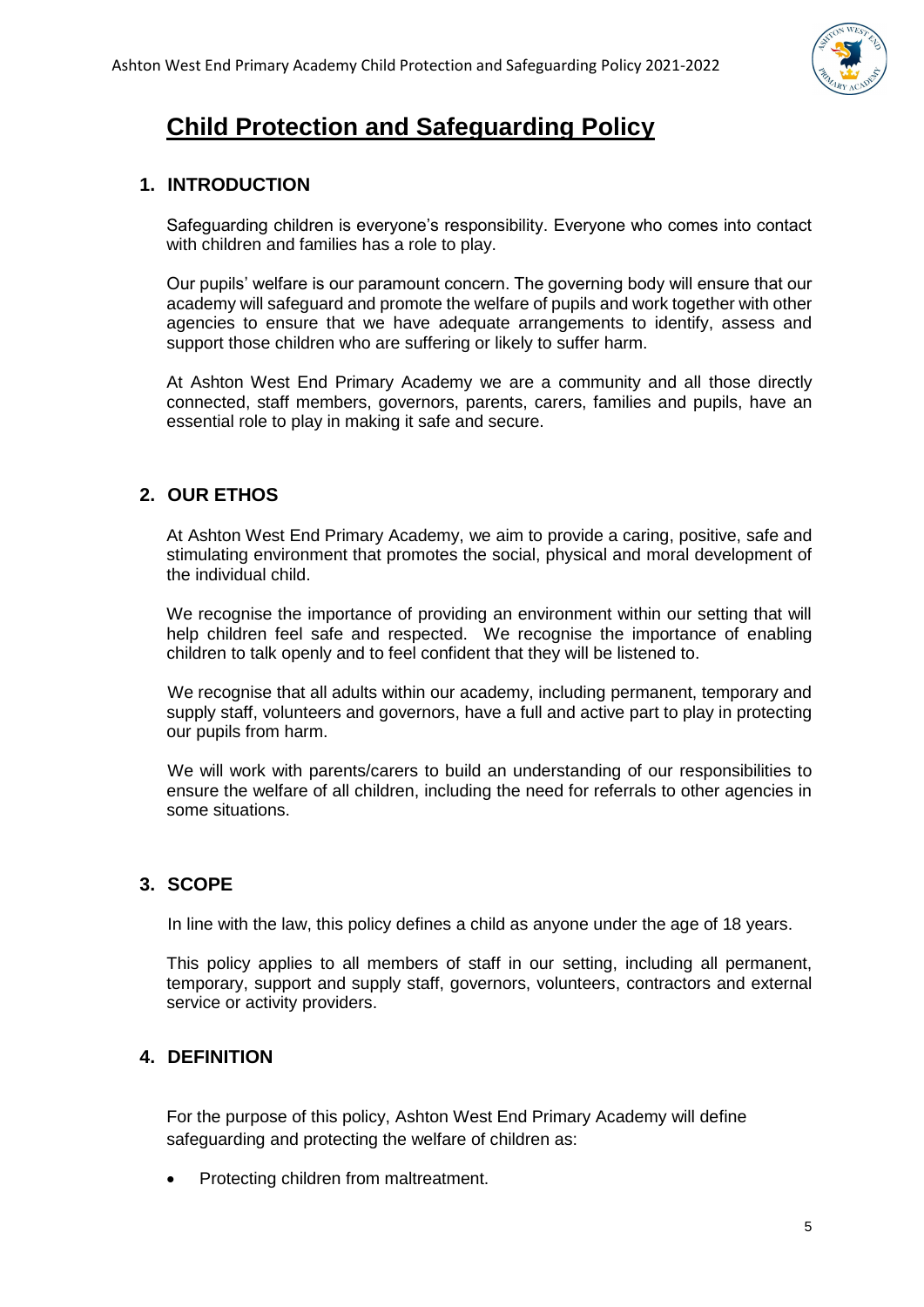

- Preventing the impairment of children's mental and physical health or development. (Development being defined in Working Together to Safeguard Children 2018 as Physical, intellectual, emotional, social or behavioural development)
- Ensuring that children grow up in circumstances consistent with the provision of safe and effective care.
- Taking action to enable all children to have the best outcomes.
- Further information around definitions of abuse can be found in Appendix A

# <span id="page-5-0"></span>**5. LEGAL FRAMEWORK**

This policy will have consideration for, and be in compliance with, the following Legislation and statutory guidance:

# <span id="page-5-1"></span>**5.1 Legislation**

Children Act 1989 Children Act 2004 Children and Social care Act 2017 Education Act 2002 Education (Health Standards) (England) Regulations 2003 Equality Act 2010 GDPR May 2018 Protection of Freedoms Act 2012 Safeguarding Vulnerable Groups Act 2006 School Staffing (England) Regulations 2009, as amended The Education (School Teachers' Appraisal) (England) Regulations 2012 (as amended) The Children and Families Act 2014 The Sexual Offences Act 2003 Domestic Abuse Act 2021

# <span id="page-5-2"></span>**5.2 Statutory and other guidance**

DfE (2018) 'Working Together to Safeguard Children DfE (2021) 'Keeping Children Safe in Education DfE (2015) 'What to do if you're worried a child is being abused' DfE (2018) 'Information sharing advice for safeguarding practitioners' DfE (2018) 'Disqualification under the Childcare Act' 2006 DfE (2015) 'The Prevent duty: Departmental advice for schools and childcare providers' Dfe (2021) Sexual Violence and Harassment between children in school and colleges Ofsted's Education Inspection Framework Home Office's Preventing youth violence and gang involvement Home office's Criminal exploitation of children and vulnerable adults: county lines guidance SEND Code of Practice 0to 25 and Supporting Pupils at School with Medical

Conditions.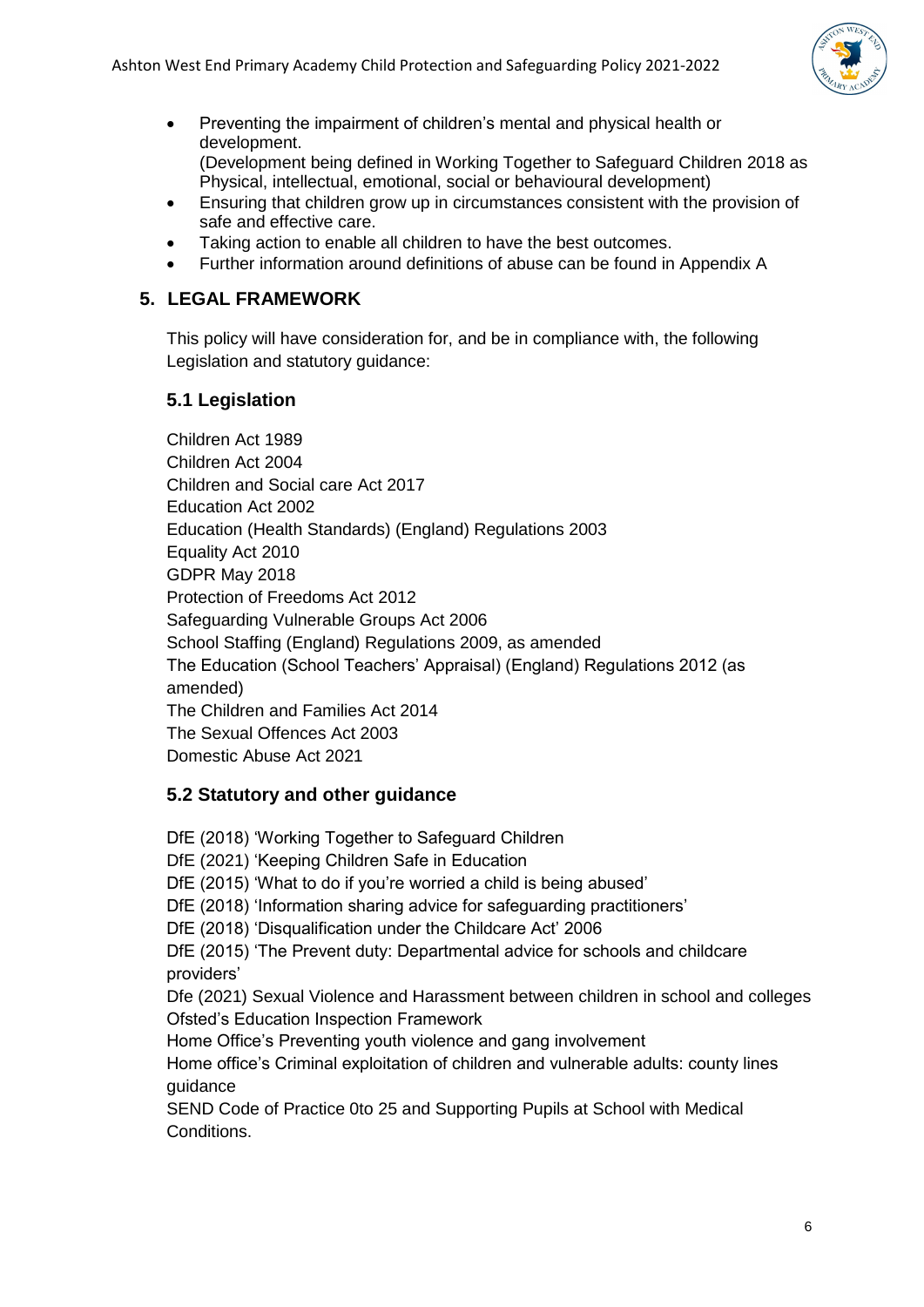

# <span id="page-6-0"></span>**5.3 Local Guidance**

Greater Manchester Safeguarding Partnership guidance Tameside Safeguarding Children Partnership - Thresholds for Assessment

# <span id="page-6-1"></span>**6. ROLES AND RESPONSIBILITIES**

## <span id="page-6-2"></span>**6.1 Designated Safeguarding Lead**

The lead person with overall responsibility for child protection and safeguarding is the Designated Safeguarding Lead (**DSL),** Kim Pizuti and the deputy DSL's are Sophie Barnett and Eleanor Beswick. The DSL (and any deputies) are most likely to have a complete safeguarding picture and be the most appropriate people to advise on safeguarding concerns. It is the head teacher and Governing body's responsibility to appoint a suitable DSL

The role of the DSL includes:

#### **MANAGING REFERRALS** – the DSL will:

Refer all cases of suspected abuse to Multi Agency Safeguarding Hub (MASH) and to the Police if a crime may have been committed.

Liaise with the head teacher about safeguarding issues relating to individual children, especially ongoing enquiries under section 47 of the Children Act 1989.

Act as a source of support, advice and expertise to staff members on matters of child protection and safeguarding.

If early help is appropriate the DSL will generally lead on liaising with other agencies and setting up an inter-agency assessment. They will monitor any cases referred to early help and consider referral through MASH to children's services where the situation does not improve (See section 12 on inter agency working on process of making a safeguarding referral).

Refer cases to the Channel programme where there is a radicalisation concern as required (see appendix E for further information on Prevent).

Refer cases where a person is dismissed or left due to risk/harm to a child to the Disclosure and Barring Service as required.

#### **RECORD KEEPING** – the DSL will:

Ensure a stand-alone file is created as necessary for children with safeguarding concerns.

Maintain a chronology of significant incidents for each child with safeguarding concerns.

Ensure such records are kept confidentially and securely and separate from the child's educational record.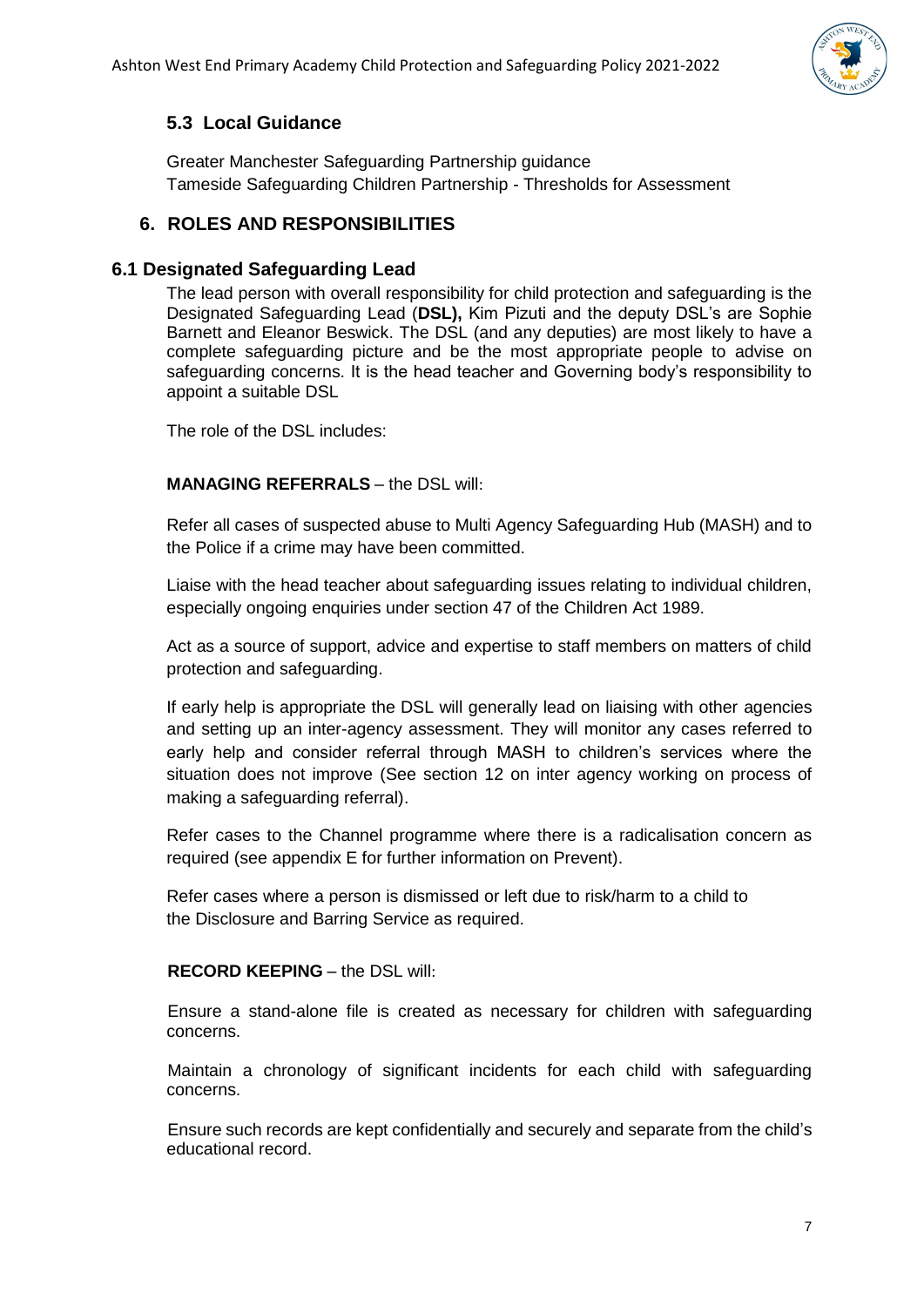

When a child leaves our educational establishment, the DSL will make contact with the DSL at the new educational establishment and will ensure that the child protection file is forwarded to the receiving educational establishment in an appropriately agreed manner. This will be within 5 days for an in year transfer or within the first 5 days at the start of a new term. We will retain evidence to demonstrate how the file has been transferred; this may be in the form of a written confirmation of receipt from the receiving educational establishment and/or evidence of recorded delivery. Consideration will be given as to whether it will be appropriate to share any information with the new school in advance of the child leaving.

#### **INTER-AGENCY WORKING AND INFORMATION SHARING – the DSL will:**

Cooperate with Children's Social Care for enquiries under section 47 of the Children Act 1989.

Attend, or ensure other relevant staff members attend, child protection conferences, core group meetings and other multi-agency meetings, as required.

Liaise with other agencies working with the child, share information as appropriate and contribute to assessments.

The DSL will ensure that they have details of social workers and virtual school head teachers for all children who are cared for who attend their school

The DSL will know the local arrangements for private fostering (see appendix G for further details)

New safeguarding partners and child death review partner arrangements are in place in Tameside. Tameside Safeguarding Children Partnership (TSCP) has three safeguarding partners (the local authority; the clinical commissioning group and the chief officer of police)they will make arrangements to work together with appropriate relevant agencies to safeguard and promote the welfare of local children, including identifying and responding to their needs. The DSL will ensure they are aware of local policies and procedures promoted by the TSCP.

#### **DSL TRAINING**

Undertake appropriate training, **updated at least every two years**, and update knowledge and skills at least annually in order to:

Be able to recognise signs of abuse and how to respond to them, including special circumstances such as child sexual exploitation, female genital mutilation, fabricated or induced illness (See appendix A, B, D for further details on definitions and Appendix H for recognising signs of abuse).

Be aware of responsibilities under the Prevent duty (see appendix E for further details).

Understand the assessment process for providing early help and intervention, e.g. the Tameside Safeguarding Children Partnership Threshold guidance and tools and the early help planning processes (see section 12 for more details on inter-agency working).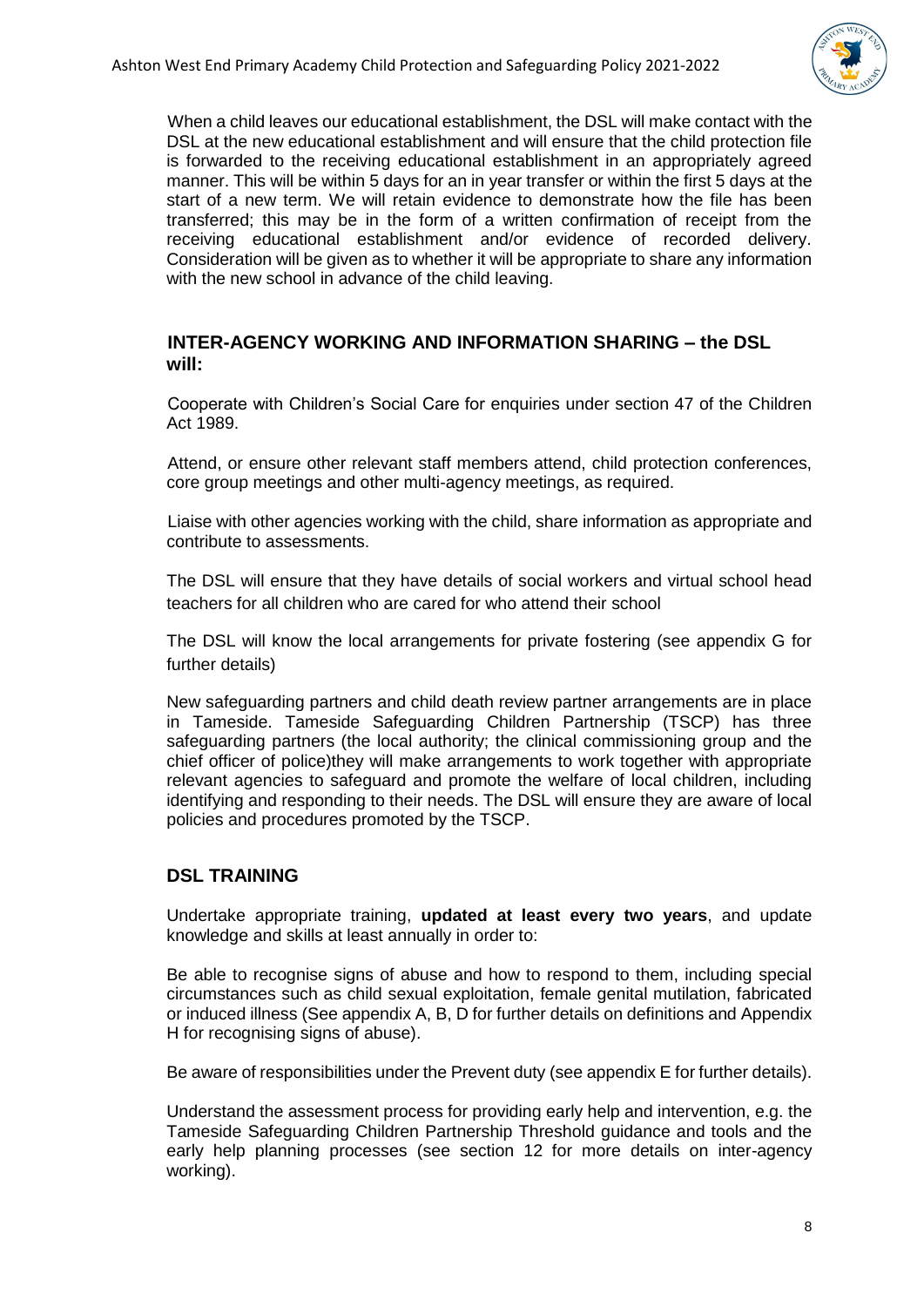

Have a working knowledge of how the local authority conducts initial and review child protection case conferences and contribute effectively to these.

Be alert to the specific needs of children in need (as specified in section 17 of the Children Act 1989), those with special educational needs, pregnant teenagers and young carers.

Ensure each member of staff has access to and understands the educational establishment's safeguarding and child protection policy and procedures, including providing induction on these matters to new staff members.

Organise whole-educational establishment child protection training for all staff members regularly, and provide updates at least annually. Ensure staff members who miss the training receive it by other means, e.g. by joining another educational establishment's training.

Ensure the educational establishment allocates time and resources every year for relevant staff members to attend training.

Encourage a culture of listening to children and taking account of their wishes and feelings in any action the educational establishment takes to protect them.

Maintain accurate records of staff induction and training.

Understand relevant data protection legislation and regulations, especially the Data Protection Act 2018 and the General Data Protection Regulation.

Understand the importance of information sharing, both within the school and college, and with the three safeguarding partners, other agencies, organisations and practitioners.

Are able to understand the unique risks associated with online safety and be confident that they have the relevant knowledge and up to date capability required to keep children safe whilst they are online at school or college.

Can recognise the additional risks that children with SEN and disabilities (SEND) face online, for example, from online bullying, grooming and radicalisation and are confident they have the capability to support SEND children to stay safe online.

## **DSL ROLE IN AWARENESS RAISING**

Review the safeguarding and child protection policy and procedures annually and liaise with the educational establishment's governing body to update and implement them.

Make the safeguarding and child protection policy and procedures available publicly and raise awareness of parents/carers that referrals about suspected abuse may be made and the role of the educational establishment in any investigations that ensue.

Provide updates to the educational establishment on any changes to child protection legislation and procedures and relevant learning from local and national serious case reviews, at least annually.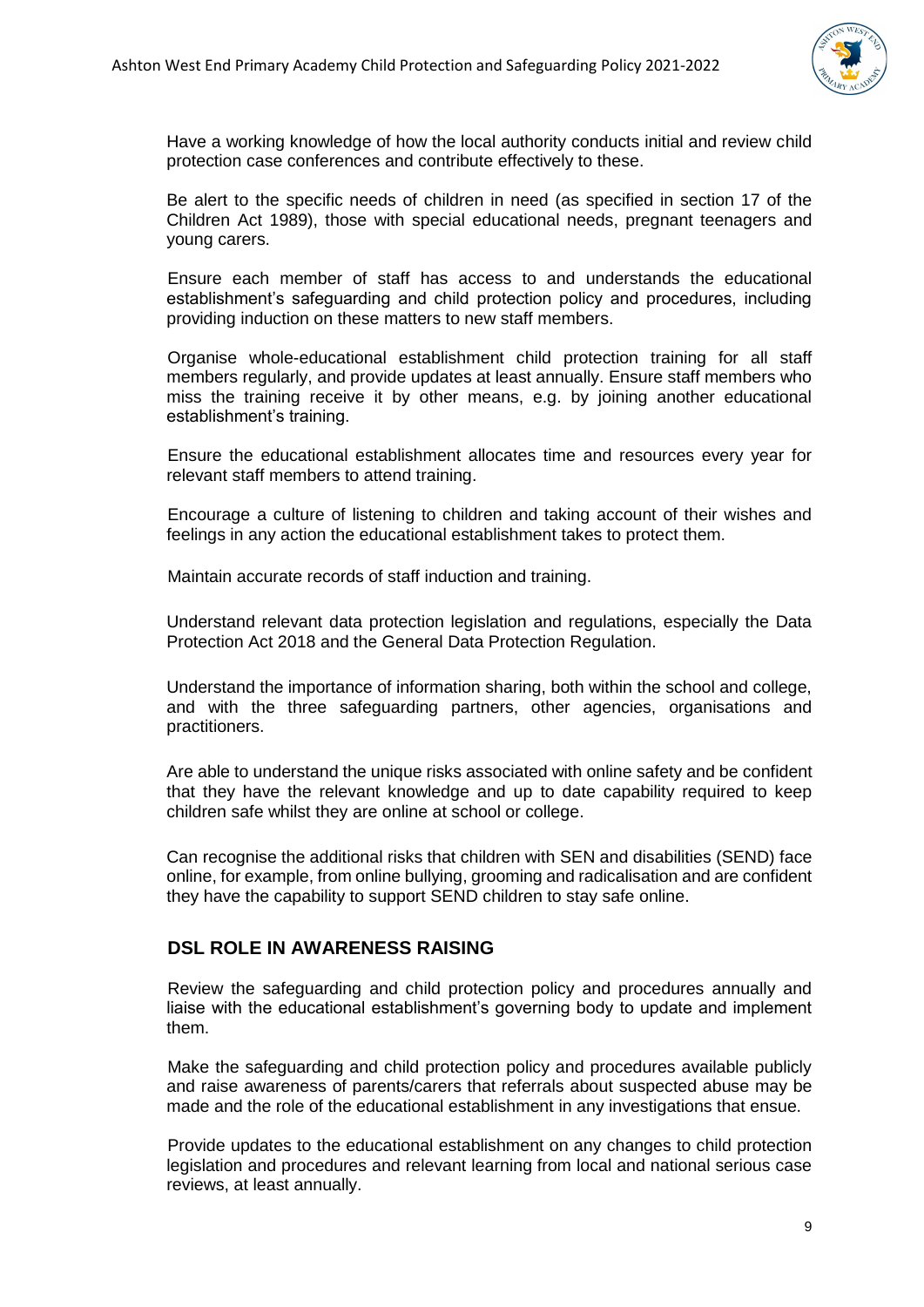

Ensure the school's or college's child protection policies are known, understood and used appropriately.

Link with the safeguarding partner arrangements to make sure staff are aware of any training opportunities and the latest local policies on local safeguarding arrangements.

## **DSL - QUALITY ASSURANCE**

We will ensure that systems are in place to monitor the implementation of and compliance with this policy and accompanying procedures. This will include periodic audits of child protection files and records by the DSL

We will complete an audit of the educational establishment's safeguarding arrangements at frequencies specified by the Tameside Safeguarding Children Partnership and using the audit tool provided by them for this purpose.

Provide regular reports, to the governing body detailing changes and reviews to policy, training undertaken by staff members and the number of children with child protection plans and other relevant data.

The educational establishment's senior management and the governing body will ensure that action is taken to remedy without delay any deficiencies and weaknesses identified in child protection arrangements.

# <span id="page-9-0"></span>**6.2 Designated Teacher for Cared for Children (previously known as Looked after Child)**

The **Designated Teacher** who is responsible for promoting the educational achievement of children who are cared for is Sophie Barnett. She will work with the Local Authority and Virtual Educational Establishment Head to discuss how available funding can be best used to support the progress of cared for children and meet the needs identified in the child's personal education plan. The designated teacher also has responsibility to promote the educational achievements who have left care i.e. been adopted, special guardianship etc.

# <span id="page-9-1"></span>**6.3 Nominated Governor for Safeguarding**

The **nominated governor** responsible for safeguarding to champion good practice is Eleanor Beswick. She will liaise with the head teacher and provide information and reports to the governing body.

### <span id="page-9-2"></span>**6.4 Head teacher**

The **head teacher,** Kim Pizuti, will ensure that the policies and procedures adopted by the governing body are fully implemented and sufficient resources and time are allocated to enable staff members to discharge their safeguarding responsibilities.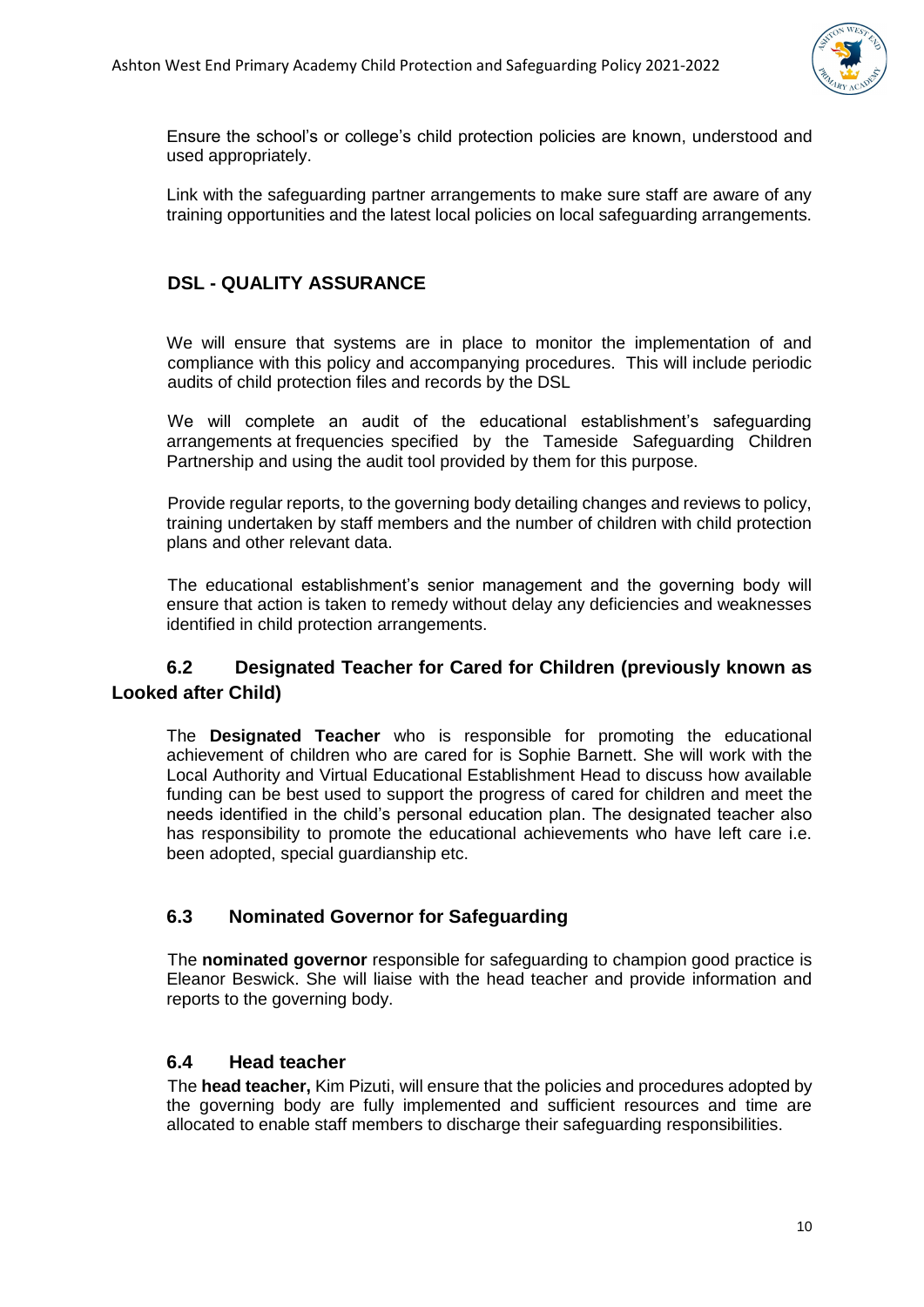

# <span id="page-10-0"></span>**6.5 Governing Body**

The **governing body** is collectively responsible for ensuring that safeguarding arrangements are fully embedded within our school's ethos and reflected our day-today practice. They are responsible for ensuring that the Designated Safeguarding Lead is an appropriate member of staff from the school leadership team.

## <span id="page-10-1"></span>**6.6 All Staff**

**All staff members, governors, volunteers and external providers** know how to recognise signs and symptoms of abuse, how to respond to pupils who disclose abuse and what to do if they are concerned about a child. Staff know that if they have any concerns about a child's welfare they should act on them immediately (See appendix H for more detail on signs of abuse).

All staff are aware of the process for making referrals to children's social care and that statutory assessments under section 17(children in need) and section 47 (a child suffering harm, or likely to suffer significant harm) may follow a referral along with the role they might be expected to play in such assessments.

# <span id="page-10-2"></span>**7. SUPPORTING CHILDREN**

We recognise that children who are abused or witness violence are likely to have low self-esteem and may find it difficult to develop a sense of self-worth (See appendix C on Domestic Abuse). They may feel helpless, humiliated and some sense of blame. Our educational establishment may be the only stable, secure and predictable element in their lives.

We accept that the behaviour of a child in these circumstances may range from that which is perceived to be normal to aggressive or withdrawn.

We will support all pupils by:

Ensuring the content of the curriculum includes social and emotional aspects of learning

Ensuring a comprehensive curriculum response to online, enabling children and parents/carers.

To learn about the risks of new technologies and social media and to use these responsibly

Relevant issues will be covered through relationships education and relationships and sex education or through PSHE (personal, social, health and economic education), this is compulsory from September 2020.

Ensuring that child protection is included in the curriculum to help children stay safe, recognise when they do not feel safe and identify who they might or can talk to.

Providing pupils with a number of appropriate adults to approach if they are in difficulties.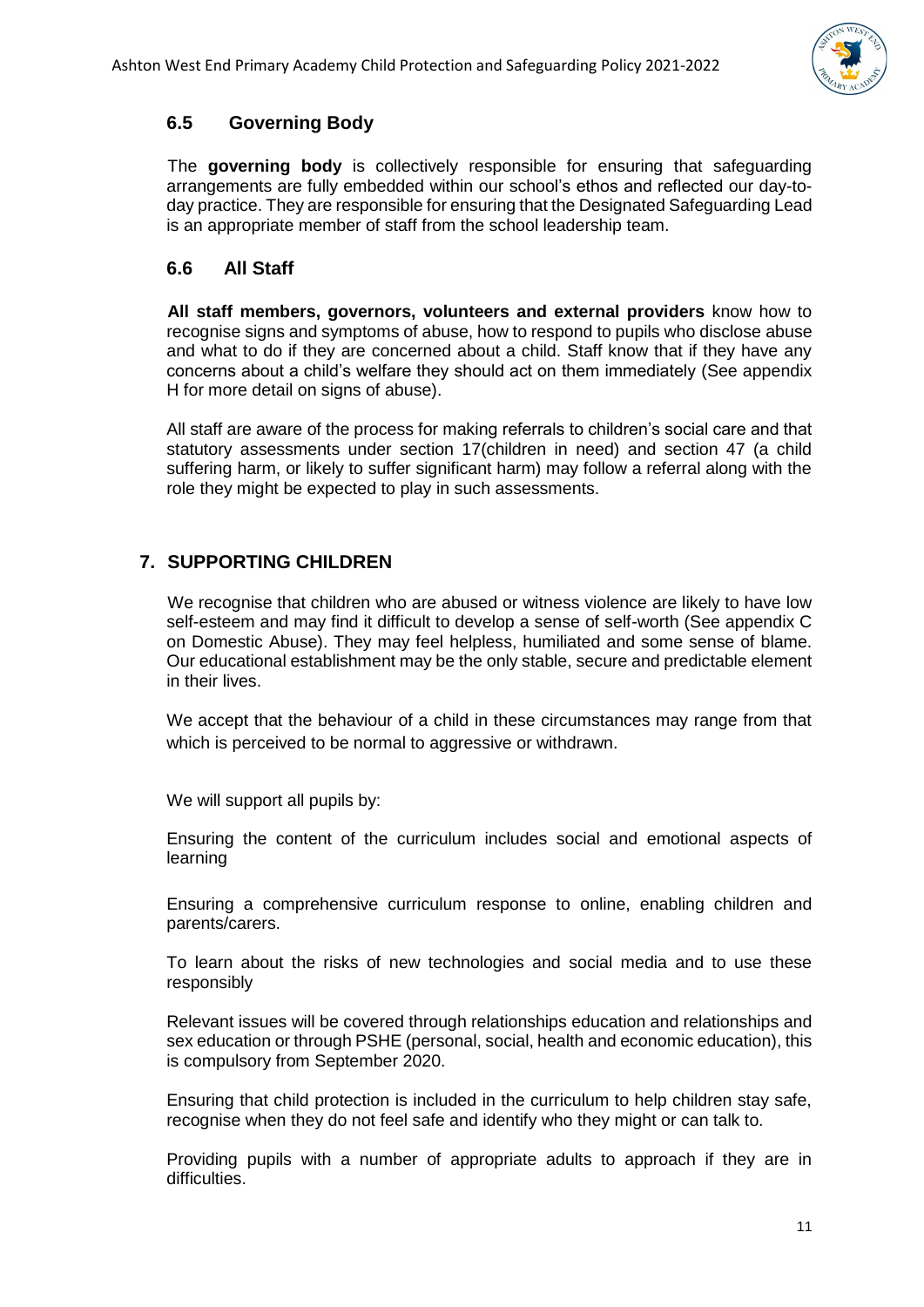

Supporting the child's development in ways that will foster security, confidence and independence.

Encouraging development of self-esteem and self-assertiveness while not condoning aggression or bullying.

Ensuring repeated hate incidents, e.g. racist, homophobic or gender- or disabilitybased bullying, are considered under child protection procedures. See Appendix F, I & J for further details on dealing with Peer on Peer Abuse.

Liaising and working together with other support services and those agencies involved in safeguarding children.

Monitoring children who have been identified as having welfare or protection concerns and providing appropriate support.

Ensuring that all staff are aware of the early help process, and understand their role in it, including acting as the lead professional where appropriate.

Ensuring that all staff understand the additional safeguarding issues of children with special educational needs and disabilities and how to address them.

Monitoring attendance patterns and reviewing and responding to them as part of welfare and protection procedures.

Where there is a safeguarding concern, we will ensure the child's wishes and feelings are taken into account when determining what action to take and what services to provide. Systems are in place, and they are well promoted, easily understood and easily accessible for our children to confidently report abuse, knowing their concerns will be treated seriously, and knowing they can safely express their views and give feedback. In each classroom there is a Worry Monster where children can write downs what is worrying them. If they are unable to write, then they will put their name into the Worry Monster and the teacher will speak to them.

Be aware that mental health problems can, in some cases, be an indicator that a child has suffered or is at risk of suffering abuse, neglect or exploitation.

Be aware of the risk factors of both Child Sexual Exploitation and Criminal exploitation of children (see appendix B).

Be aware that children can abuse other children (peer on peer abuse). (See appendix I)

Be aware of indicators which may signal that children are at risk from or are involved with serious crime.

Protecting Children, as they are vulnerable to extremist ideology and radicalisation. Similar to protecting children from other forms of harms and abuse this risk is part of our schools or colleges' safeguarding approach.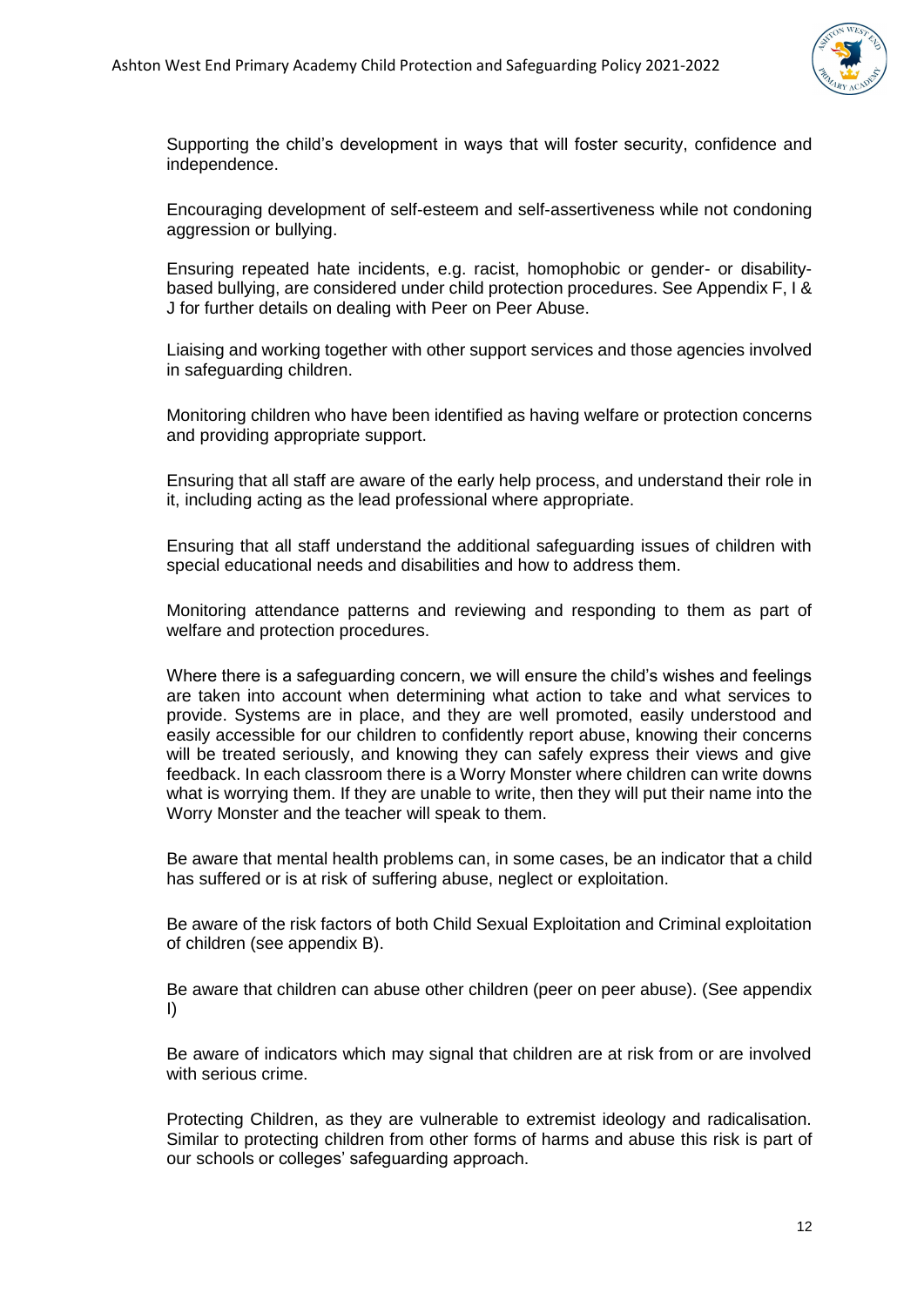

Understanding that the use of technology has become a significant component of many safeguarding issues. Child sexual exploitation; radicalisation; sexual predation: technology often provides the platform that facilitates harm.

Understanding that Children with special educational needs or disabilities (SEND) or certain health conditions can face additional safeguarding challenges and additional barriers can exist when recognising abuse and neglect in this group of children. These can include

•assumptions that indicators of possible abuse such as behaviour, mood and injury relate to the child's condition without further exploration;

•these children being more prone to peer group isolation or bullying(including prejudice-based bullying) than other children;

•the potential for children with SEND or certain medical conditions being disproportionally impacted by behaviours such as bullying, without outwardly showing any signs; and

•communication barriers and difficulties in managing or reporting these challenges.

#### <span id="page-12-0"></span>**8. RECORD KEEPING**

All child protection and welfare concerns, discussions and decisions made will be recorded in writing and kept in a confidential file and stored securely. Any concerns are recorded on our secure electronic reporting system; CPOMS.

If a child about whom there have been concerns transfers to another educational establishment all appropriate information, including child protection and welfare concerns, will be forwarded under confidential cover to the pupil's new educational establishment as a matter of priority within 5 days.

Good record keeping is an important part of the educational establishment's accountability to children and their families and will help us in meeting our key responsibility to respond appropriately to welfare concerns about children.

Records should be factual, accurate, relevant, up to date and auditable. They should support monitoring, risk assessment and planning for children and enable informed and timely decisions about appropriate action to take.

The DSL will ensure that records are maintained appropriately for children with safeguarding concerns and that stand-alone files are created and maintained in line with requirements of the above quidance.

#### <span id="page-12-1"></span>**9. SAFER WORKFORCE AND MANAGING CONCERNS ABOUT OR ALLEGATIONS AGAINST STAFF AND VOLUNTEERS**

All staff will be subjected to safeguarding checks in line with the statutory guidance Keeping Children Safe in Education: Statutory Guidance for Schools and Colleges, September 2021.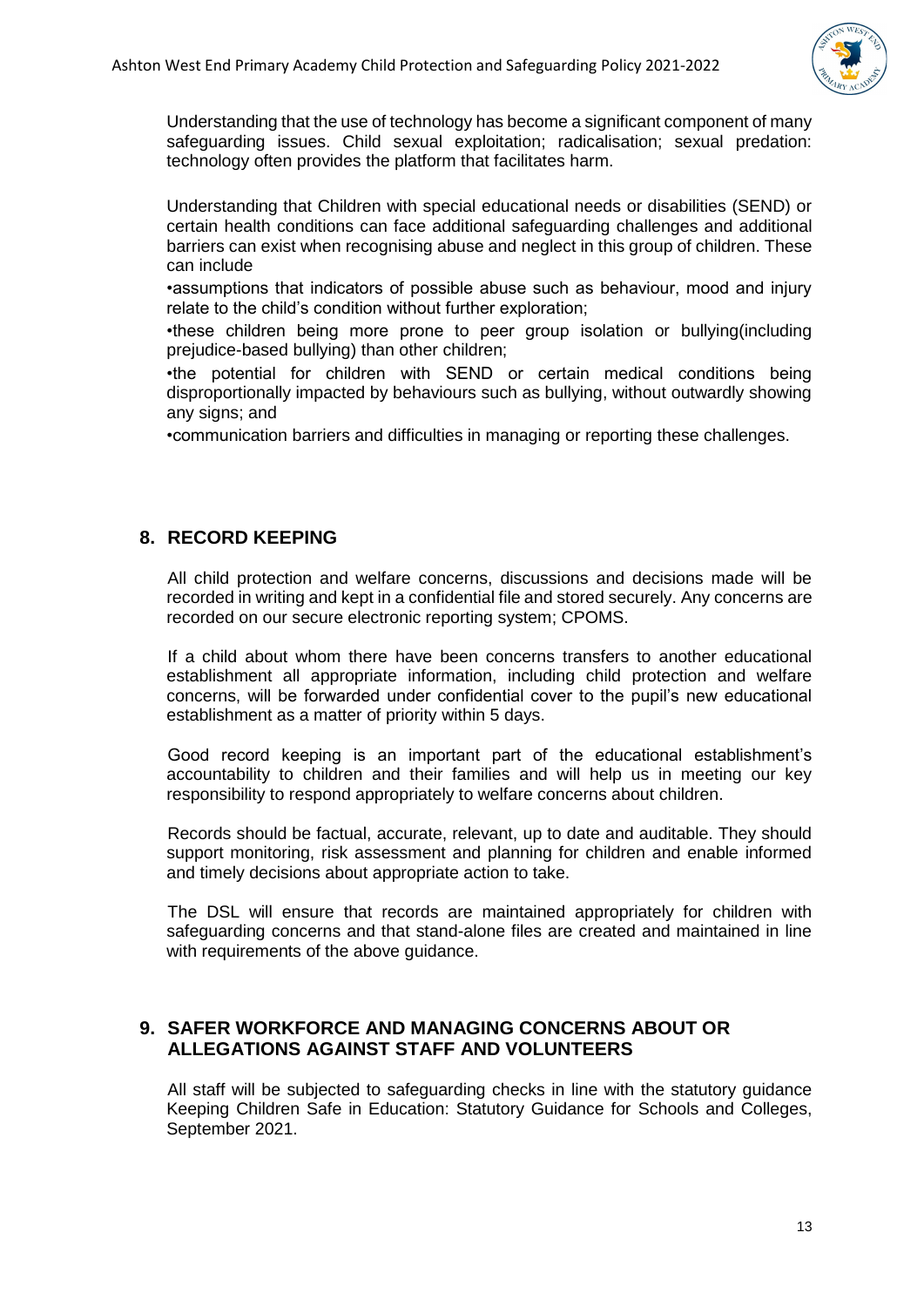

We will ensure that agencies and third parties supplying staff provide us evidence that they have made the appropriate level of safeguarding checks on individuals working in our educational establishment. We will also ensure that any agency worker presenting for work is the same person on whom the checks have been made.

Every job description and person specification will have a clear statement about the safeguarding responsibilities of the post holder.

We will ensure that at least one member of every interview panel who conducts an interview has completed safer recruitment training (see appendix K for more details).

We have a procedure in place to handle allegations against members of staff. volunteers and supply staff in line with *Keeping Children Safe in Education: Statutory Guidance for Educational establishments and Colleges, September 2021.* In accordance with local guidance, we adhere to Greater Manchester safeguarding procedures – Managing allegations against staff guidance and Safer Recruitment.

Any allegation made against a staff member or concern raised about a member of staff, volunteer or visitor will be dealt with by the head teacher. In the case of allegations made against the head teacher the case manager will be the chair of governors.

#### **9.1 PROCEDURE FOR MANAGING ALLEGATIONS AGAINST/CONCERNS RAISED IN RELATION TO TEACHERS, SUPPLY TEACHERS, OTHER STAFF, VOLUNTEERS AND CONTRACTORS**

Our aim is to provide a safe and supportive environment which secures the well-being and very best outcomes for the children at our educational establishment. We do recognise that sometimes the behaviour of adults may lead to an allegation of abuse being made.

Allegations sometimes arise from a differing understanding of the same event, but when they occur, they are distressing and difficult for all concerned. We also recognise that many allegations are genuine and there are some adults who deliberately seek to harm or abuse children.

We will take all possible steps to safeguard our children and to ensure that the adults in our educational establishment are safe to work with children. We will always ensure that the procedures outlined in Part 4 of Keeping Children Safe in Education: Statutory Guidance for Educational establishments and Colleges September 2020 are adhered to.

If an allegation is made or information is received about an adult who works in our setting, which indicates that they may be unsuitable to work with children, the member of staff receiving the information should inform the Headteacher immediately. Should an allegation be made against the Headteacher, this will be reported to the Chair of Governors. In the event that neither the Headteacher nor Chair of Governors are not contactable on that day, the information must be passed to and dealt with by either the member of staff acting as Headteacher or the Vice Chair of Governors.

The Headteacher or Chair of Governors will follow Keeping Children Safe in Education 2021. No member of staff or the governing body will undertake further investigations before receiving advice from the LADO, Local Authority Designated Officer.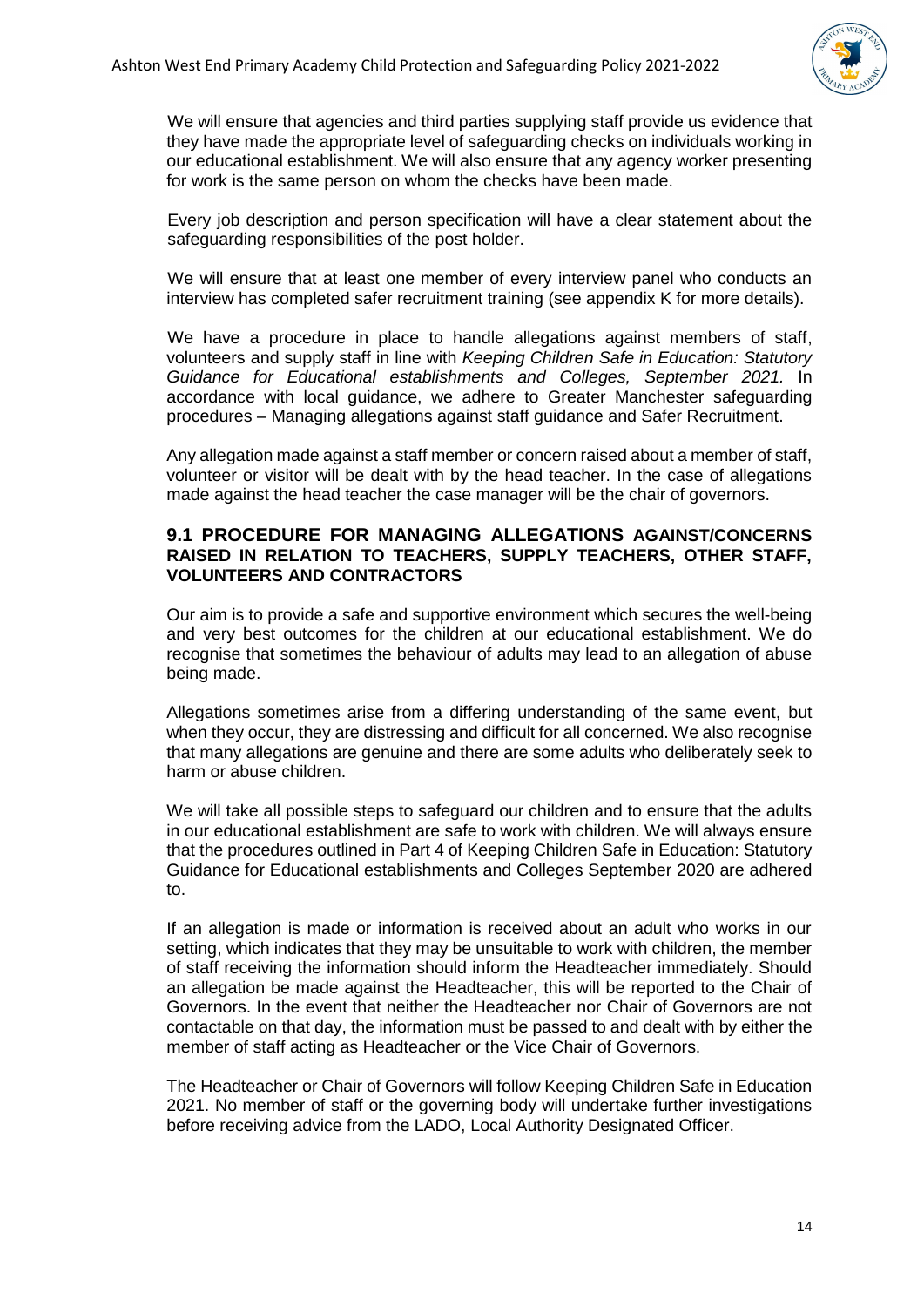

Any member of staff or volunteer who does not feel confident to raise their concerns with the Headteacher or Chair of Governors should call the NSPCC whistleblowing helpline on 0800 028 0285.

The academy together with Children's Social Care and the police, if they are involved, will consider the impact on the child concerned and provide support as appropriate.

The head teacher will ensure that the child and family are kept informed of the progress of the investigation.

The Human Resource Team will be contacted at the earliest opportunity for advice in relation to the investigation of any allegation in line with the Councils' Disciplinary Policy, where appropriate.

The staff member who is the subject of the allegation will be advised to contact their union, professional association or a colleague for support, (depending on the outcome of the safeguarding strategy meeting which is normally chaired by the LADO).

Human Resource Team will ensure that the staff member is provided with appropriate support, if necessary, through occupational health or welfare arrangements.

The head teacher will appoint a named representative to keep the staff member updated on the progress of the investigation; this will continue during any police or section 47 investigation or disciplinary investigation.

We have a legal duty to refer to the Disclosure and Barring Service (DBS) anyone who has harmed, or poses a risk of harm, to a child, or if there is reason to believe the member of staff has committed one of a number of listed offences, and who has been removed from working (paid or unpaid) in regulated activity, or would have been removed had they not left. The DBS will consider whether to bar the person. If these circumstances arise in relation to a member of staff at our educational establishment, a referral will be made as soon as possible after the resignation or removal of the individual in accordance with advice from the LADO and/or The Personnel Advisory Team.

Referrals to Children's Social Care need to be considered when a child is at risk of significant harm and an individual who is working or volunteering with children has:-

- Behaved in a way that has harmed a child, or may have harmed a child
- Possibly committed a criminal offence against or related to a child
- Behaved towards a child or children in a way that indicates they may pose a risk of harm to children
- Behaved or may have behaved in a way that indicates they may not be suitable to work with children.

Low level concerns that do not meet the harm threshold- Concerns may arise in several ways and from a number of sources. For example: suspicion; complaint; or disclosure made by a child, parent or other adult within or outside of the organisation; or as a result of vetting checks undertaken. All concerns about adults working in or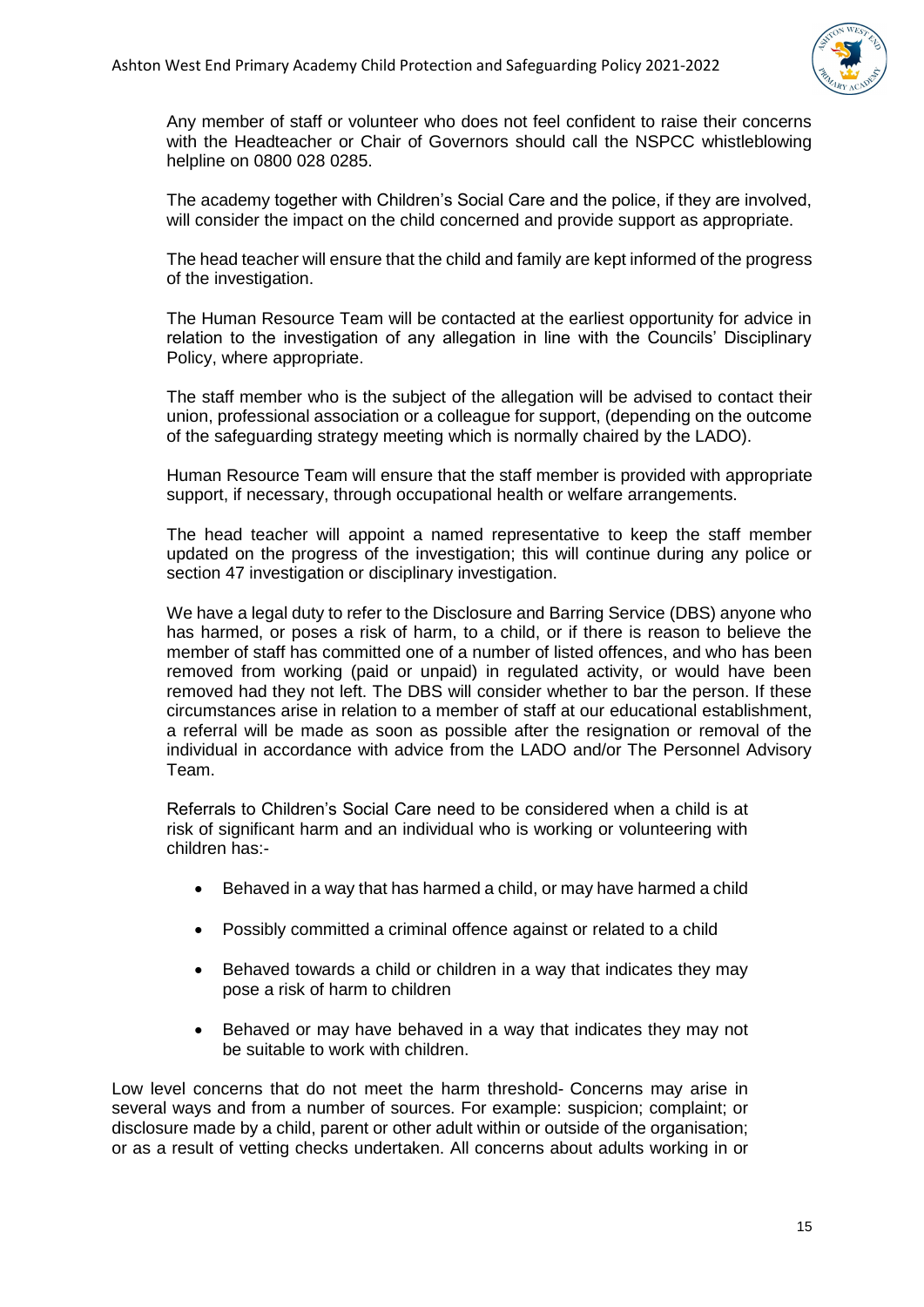

on behalf of the school or college (including supply teachers, volunteers and contractors) will be dealt with promptly and appropriately.

- Any staff member who has a low-level concern about a colleague or another adult in school should speak to the DSL or headteacher immediately
- Staff should also tell the DSL of headteacher about any situations they find themselves in which could be an issue or could be misinterpreted
- Low level concerns will be recorded digitally, and password protected. Only the DSL/ headteacher will have access to this.
- Low level concerns will be assessed to see whether any action is needed e.g. advice, support, additional training, etc
- Repeated low level concerns may lead to a LADO referral.

# <span id="page-15-0"></span>**10.STAFF INDUCTION, TRAINING AND DEVELOPMENT**

**All** staff will be made aware of the systems within our school which support safeguarding and these will be explained to them as part of staff induction. This will include the:

•child protection policy, which should amongst other things also include the policy and procedures to deal with peer on peer abuse;

•behaviour policy (which should include measures to prevent bullying, including cyberbullying, prejudice-based and discriminatory bullying);

•staff behaviour policy (sometimes called a code of conduct);

•safeguarding response to children who go missing from education; and

•role of the designated safeguarding lead (including the identity of the designated safeguarding lead and any deputies).

They will be given a copy of Keeping Children Safe in Education: Statutory Guidance for Educational establishments and Colleges, Part One or Annex A if appropriate

We will ensure that staff understand the difference between a safeguarding concern and a child in immediate danger or at risk of significant harm.

All staff members of the educational establishment will receive appropriate safeguarding and child protection training, including online safety (whole-educational establishment training) which is regularly updated by DSL (see DSL responsibilities)

The nominated governor for safeguarding and child protection will attend relevant training this training will be updated every two years.

The educational establishment will maintain accurate records of staff induction and training.

# <span id="page-15-1"></span>**11.CONFIDENTIALITY, CONSENT AND INFORMATION SHARING**

We recognise that all matters relating to child protection are confidential.

The head teacher or the DSL will disclose any information about a pupil to other members of staff on a need-to-know basis, and in the best interests of the child.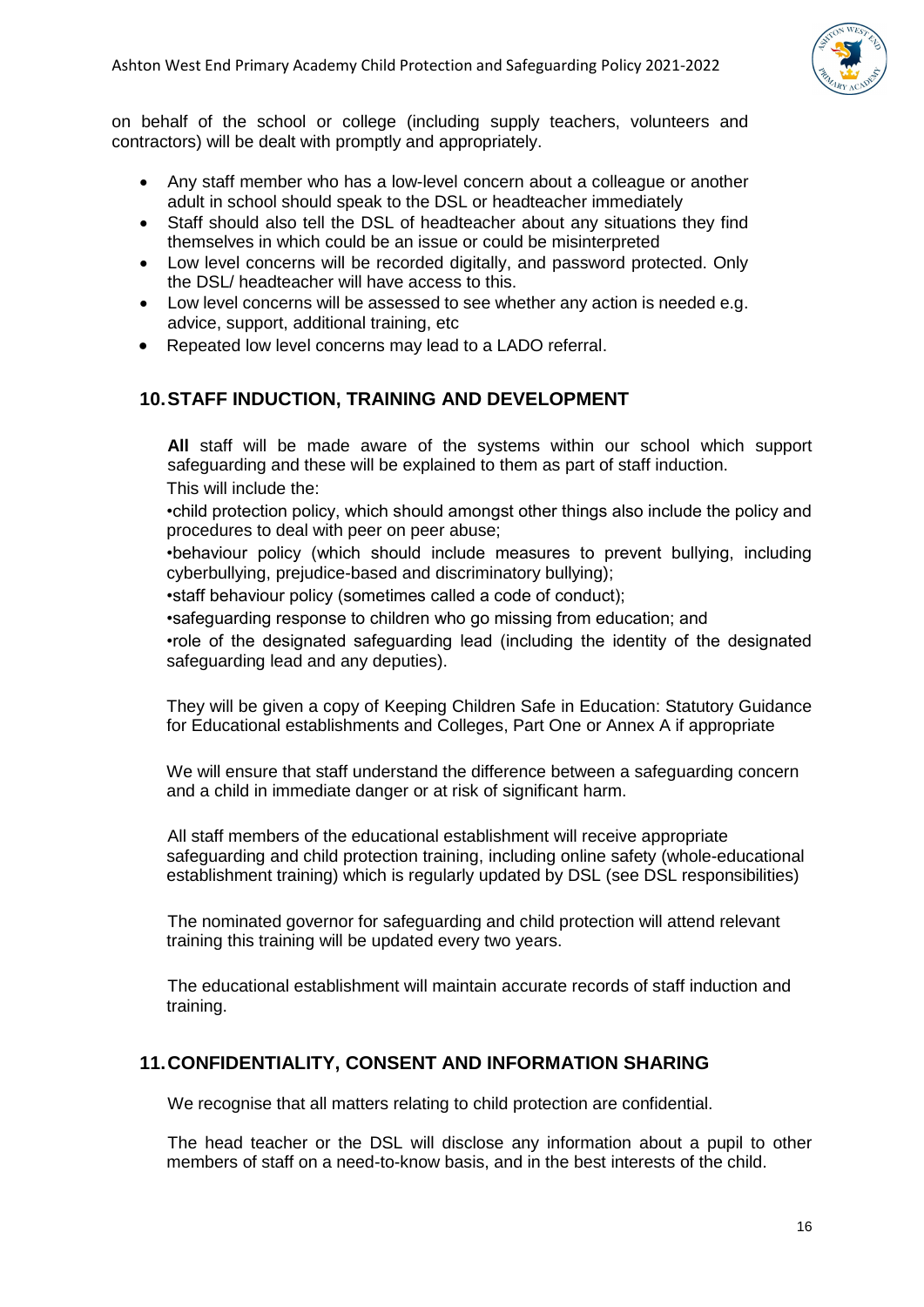

All staff members must be aware that they cannot promise a child to keep secrets, which might compromise the child's safety or well-being.

All staff members have a professional responsibility to share information with other agencies in order to safeguard children.

All our staff members who come into contact with children will be given appropriate training to understand the purpose of information sharing in order to safeguard and promote children's welfare.

We will ensure that staff members are confident about what they can and should do under the law, including how to obtain consent to share information and when information can be shared without consent.

It is essential that people working with children can confidently share information as part of their day-to-day work. This is necessary not only to safeguard and protect children from harm but also to work together to support families to improve outcomes for all.

The academy may have to share information about parents or carers, such as their medical history, disability or substance misuse issues, for investigations of child abuse carried out by Children's Social Care.

We will proactively seek out information as well as sharing it. This means checking with other professionals whether they have information that helps us to be as well informed as possible when working to support children.

The Data Protection Act 1998 is not a barrier to sharing information. It is there to ensure that personal information is managed in a sensible way and that a balance is struck between a person's privacy and public protection.

We should be sharing any concerns we have with parents/carers at an early stage, unless this would put a child at greater risk or compromise an investigation. Parents /carers need to know what our responsibilities are for safeguarding and protecting children and that this involves sharing information about them with other professionals.

Be clear about the purpose of sharing confidential information and only share as much as we need to achieve our purpose.

We will try to get consent from parents/carers (or the child, if they have sufficient understanding<sup>1</sup>) to share information, if possible. However, we do not need consent **if we have serious concerns about a child's safety and well-being. If we decide to share information without consent, we should record this with a full explanation of our decision.**

**Consent should not be sought from parents or carers (**or the child, if they have sufficient understanding**),** if: it would place a child at increased risk of harm; or it would place an adult at risk of serious harm; or it would prejudice a criminal investigation; or it would lead to unjustified delay in making enquiries about allegations of significant harm to a child; or required by law or a court order to share information.

**.** 

<sup>&</sup>lt;sup>1</sup> Children aged 12 or over may generally be expected to have sufficient understanding. Younger children may also have sufficient understanding. All people aged 16 and over are presumed, in law, to have the capacity to give or withhold their consent, unless there is evidence to the contrary.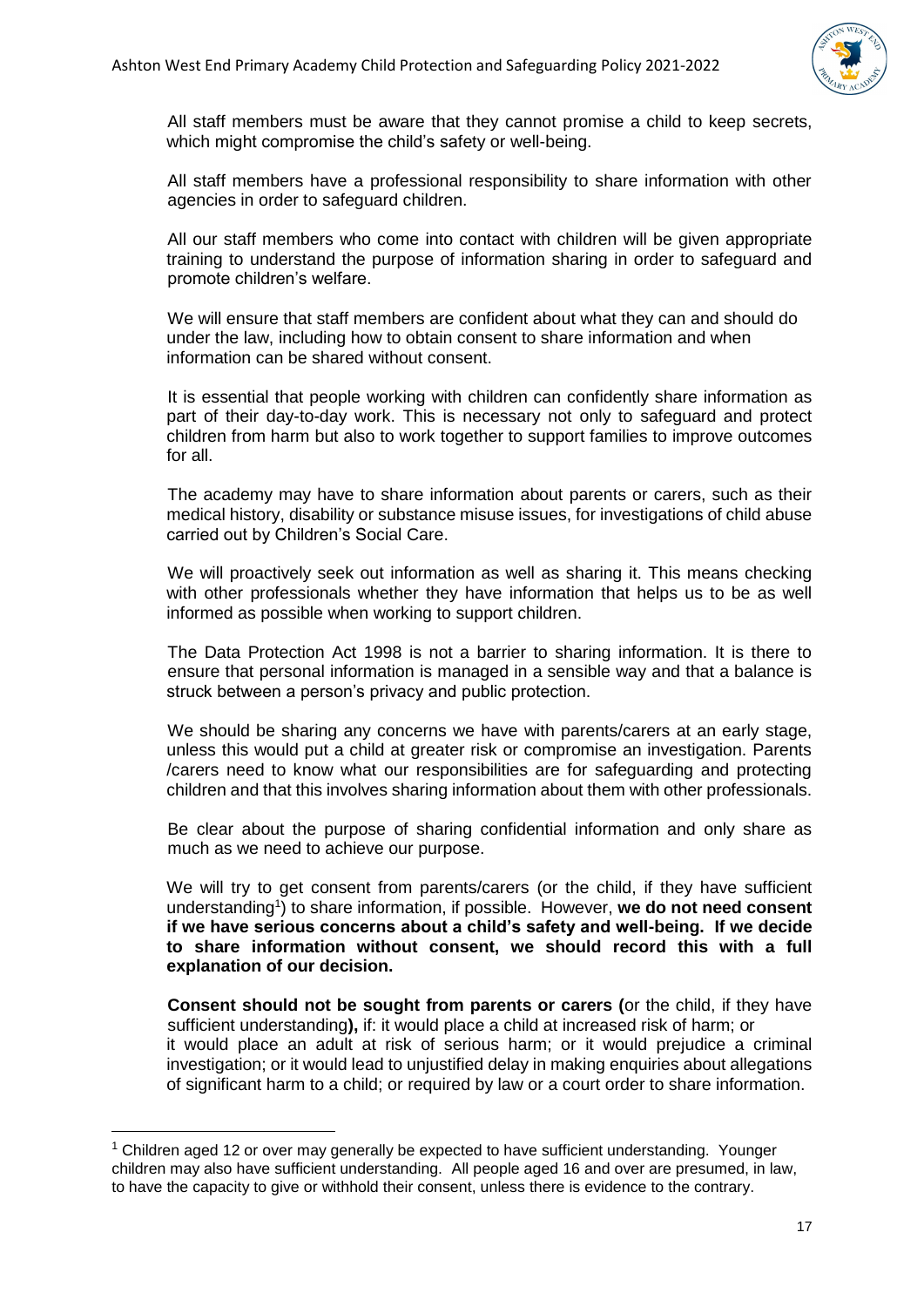

**Consent is not necessary** in cases where Children's Social Care are making child protection enquiries under section 47 of the Children Act 1989. Information needs to be shared with Children's Social Care; staff members must make sure to record what information has been shared.

**Consent is necessary**, for Children's Social Care investigations or assessments of concerns under section 17 of the Children Act 1989. Children's Social Care will assume that we have obtained consent from the parents/carers to share information unless we make them aware that there is a specific issue about consent. This will be discussed with a social worker in the Multi Agency Safeguarding hub.

Early help assessments are undertaken with the agreement of the child and their parents or carers.

If we are in any doubt about the need for seeking consent, we will get advice from the DSL or from the Multi Agency Safeguarding Hub (MASH).

**The Data Protection Act 2018 and GDPR do not prevent the sharing of information for the purposes of keeping children safe. Fears about sharing information must not be allowed to stand in the way of the need to safeguard and promote the welfare and protect the safety of children**

#### <span id="page-17-0"></span>**12.INTER-AGENCY WORKING**

We will develop and promote effective working relationships with other agencies, including agencies providing early help services to children, the police and Children's Social Care.

We will ensure that relevant staff members participate in multi-agency meetings and forums, including child protection conferences and core groups, to consider individual children.

We will participate in serious case reviews, other reviews and file audits as and when required to do so by the Tameside Safeguarding Children Partnership.

We will support the Tameside Safeguarding Children Partnership arrangements in supporting our children and families.

#### <span id="page-17-1"></span>**12.1 Early Help for Children and Families**

Most parents/carers can look after their children without the need of help other than from their family or friends. However, some parents/carers may need additional help from our educational establishment or other services such as the NHS. Providing help early is more effective in promoting the welfare of children than reacting later.

Our educational establishment will work together with other agencies to provide a coordinated offer of early help, in line with *Working Together to Safeguard Children 2018* and local guidance, to any child who needs it.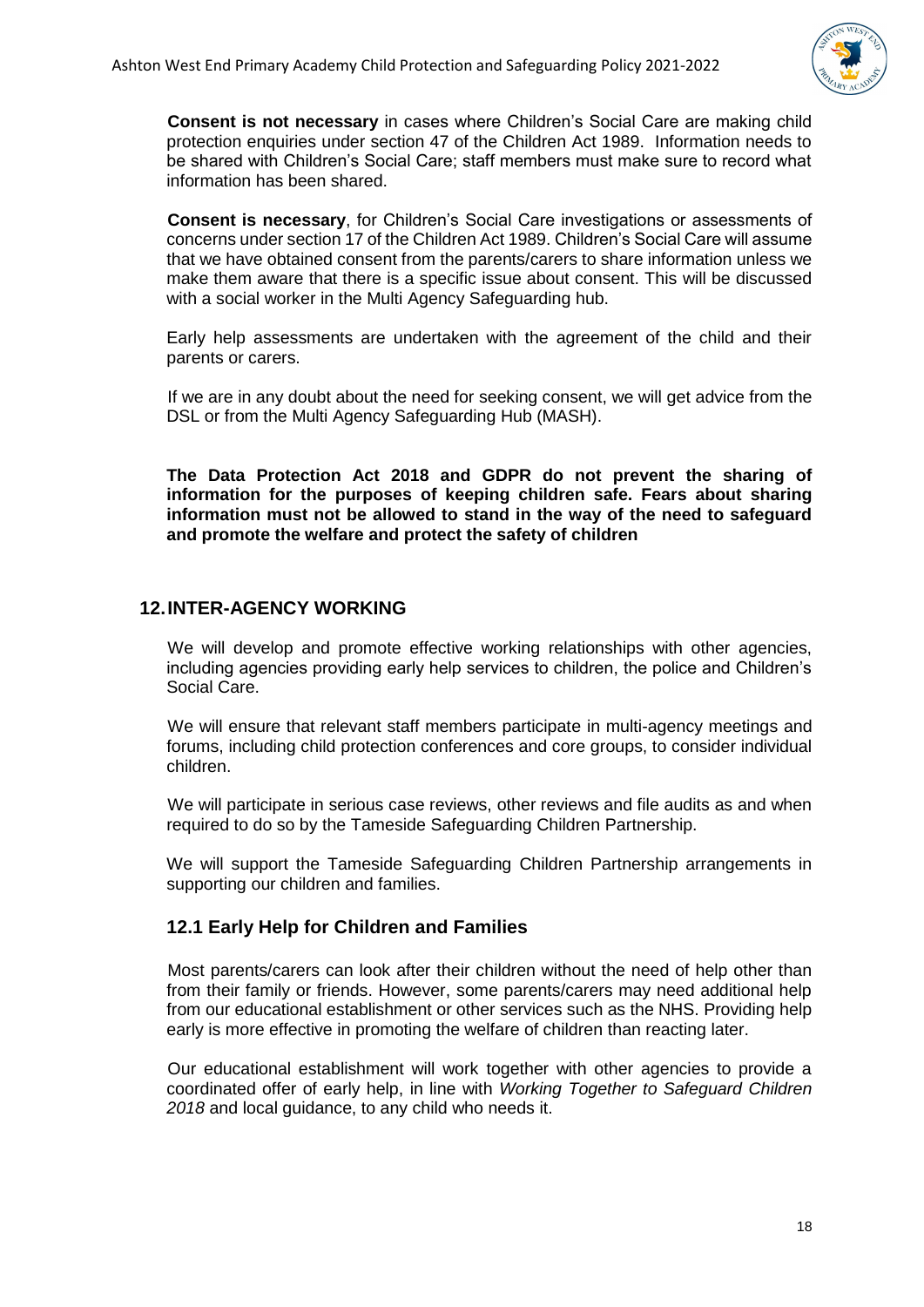

We will pool our knowledge within the educational establishment and with other agencies about which families or children need additional support in a range of ways so that we can work out how best to help them.

We will work closely with targeted early help services and Children's Social Care if we feel families need more support and input, or children are at risk of harm, and we will continue to provide support if other services are also needed.

At Ashton West End Primary Academy, we work with other agencies to provide the best support we can for our pupils and their families. We work in partnership with the local authority and their early help offer

<https://www.tameside.gov.uk/earlyhelp/neighbourhoods> ,working with other agencies through the neighbourhood multiagency initiative and also the Team Around the School Approach.

# <span id="page-18-0"></span>**12.2 Operation Encompass**

This school participates in Operation Encompass. We work together with the police to provide emotional and practical help to children. The system ensures that when police are called to an incident of domestic abuse, where there are children in the household who have experienced the domestic incident, the police will inform the key adult (usually the designated safeguarding lead) in school before the child or children arrive at school the following day. This ensures that the school has up to date relevant information about the child's circumstances and can enable support to be given to the child according to their needs. (Please see Appendix C)

#### <span id="page-18-1"></span>**12.3 Mental Health**

We will work with arrange of services to identify and support children who may be suffering from mental health issues.

All staff at Ashton West End Primary Academy are aware that mental health problems can, in some cases, be an indicator that a child has suffered or is at risk of suffering abuse, neglect or exploitation.

Only appropriately trained professionals will attempt to make a diagnosis of a mental health problem.

If staff have a mental health concern about a child that is also a safeguarding concern, immediate action should be taken, following our child protection policy and speaking to the designated safeguarding lead or a deputy

Staff however, will observe children day-to-day and identify those whose behaviour suggests that they may be experiencing a mental health problem or be at risk of developing one.

Where children have suffered abuse and neglect, or other potentially traumatic adverse childhood experiences, this can have a lasting impact throughout childhood, adolescence and into adulthood. It is key that staff are aware of how these children's experiences, can impact on their mental health, behaviour and education.

Our mental health lead teacher in school is Mrs Green.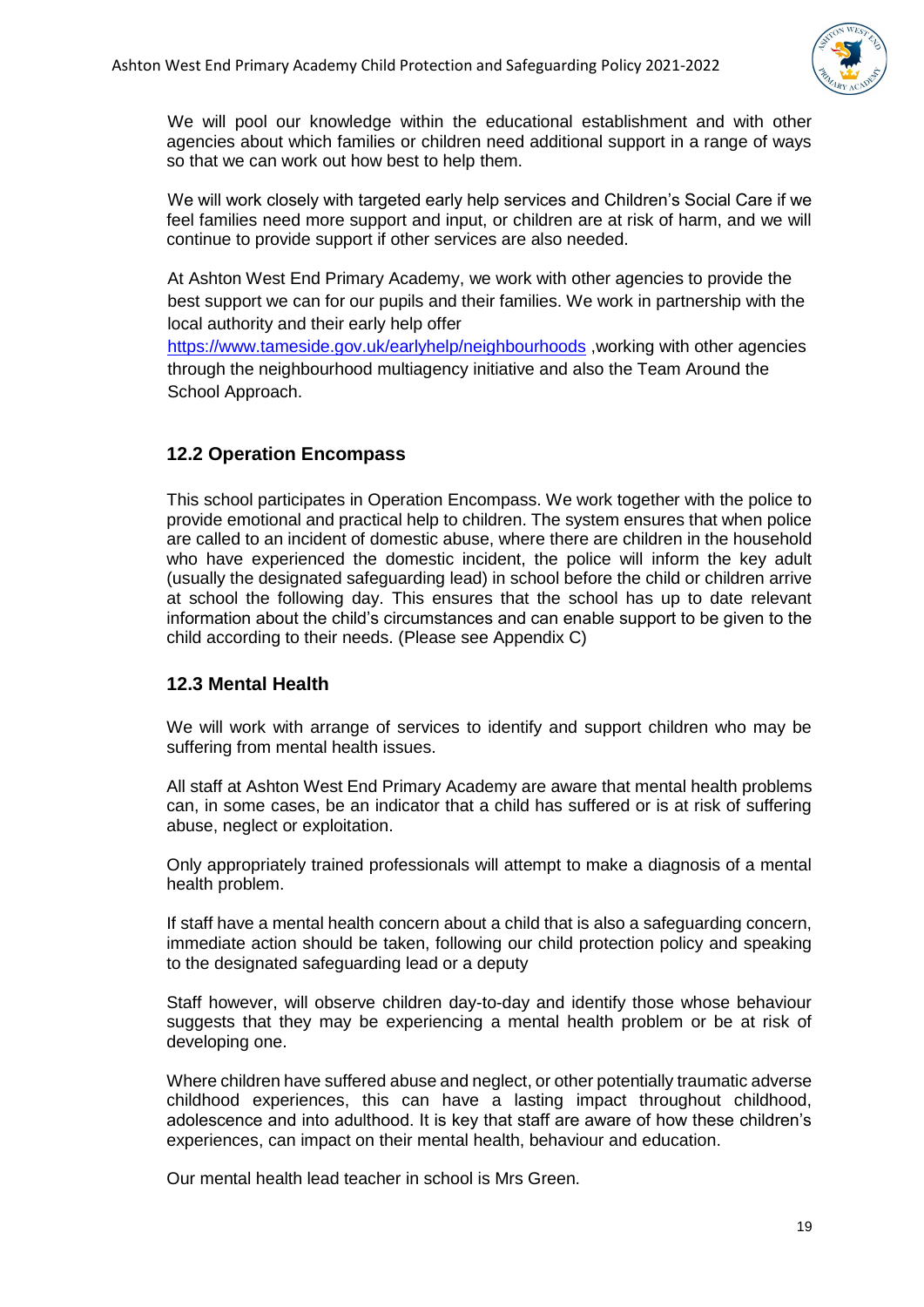

# <span id="page-19-0"></span>**12.4 Reporting a Safeguarding Concern**

Tameside Safeguarding Children Partnership threshold Guidance will be used to determine the level of need and the action needed to offer support at an earlier stage or to safeguard a child i.e., does the child and family need help or is the child at risk of harm.

Tameside Children's Multi-agency Safeguarding Hub will be contacted if we need support or advice on safeguarding children/young people and/or if we believe that a child/young person is at risk of significant harm (contact details on the first page of this policy).

All safeguarding concerns will be reported to the Children's Multi Agency Safeguarding Hub using the Multi-Agency Request for Service Form (MARS).

The safeguarding functions within the Children's Multi-Agency Safeguarding Hub bring together all the multi-agency resources to provide a quick and robust response to safeguarding children at the front door.

Referrals may also be made for Early Help intervention by completing a MARS, this will enable the school to work with the family and other professionals to provide a coordinated multi-agency package of support.

#### <span id="page-19-1"></span>**13.CONTRACTORS, SERVICE AND ACTIVITY PROVIDERS AND WORK PLACEMENT PROVIDERS**

We will ensure that contractors and providers are aware of our educational establishment's safeguarding and child protection policy and procedures. We will require that employees and volunteers provided by these organisations use our procedure to report concerns.

We will seek assurance that employees and volunteers provided by these organisations and working with our children have been subjected to the appropriate level of safeguarding check in line with *Keeping Children Safe in Education: Statutory Guidance for Schools and Colleges, September 2021.* If assurance is not obtained, permission to work with our children or use our educational establishment premises may be refused.

When we commission services from other organisations, we will ensure that compliance with our policy and procedures is a contractual requirement.

#### <span id="page-19-2"></span>**14.WHISTLE-BLOWING AND COMPLAINTS**

We recognise that children cannot be expected to raise concerns in an environment where staff members fail to do so.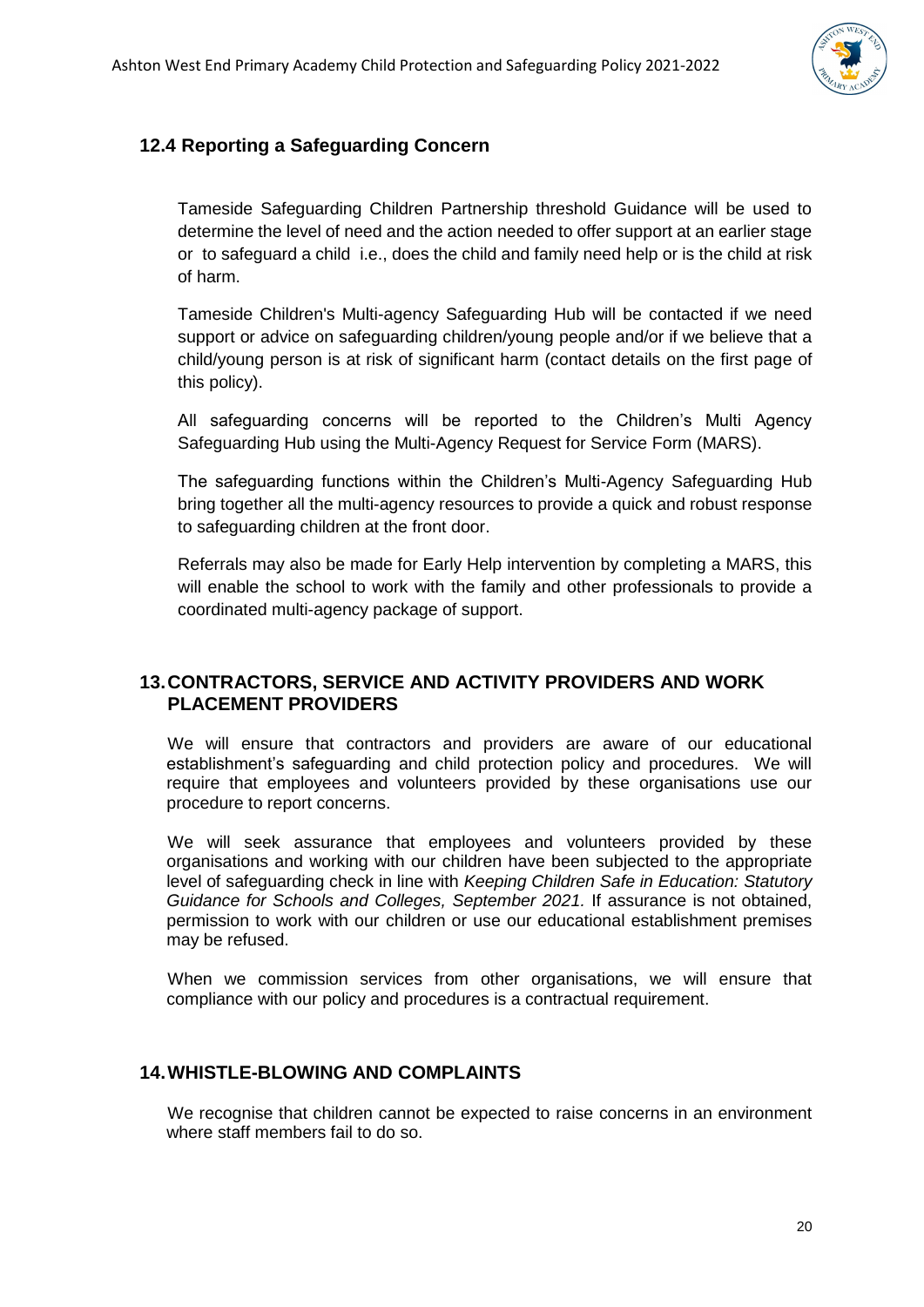

We will ensure that all staff members are aware of their duty to raise concerns, where they exist, about the management of child protection, which may include the attitude or actions of colleagues. If necessary, they will speak with the head teacher, the chair of the governing body or with the Local Authority Designated Officer

We have a clear reporting procedure for children, parents/carers and other people to report concerns or complaints, including abusive or poor practice.

We will actively seek the views of children, parents and carers and staff members on our child protection arrangements through surveys, questionnaires and other means.

#### <span id="page-20-0"></span>**15.SITE SECURITY**

All staff members have a responsibility to ensure our buildings and grounds are secure and for reporting concerns that may come to light.

We check the identity of all visitors and volunteers coming into educational establishment. Visitors are expected to sign in and out in the office visitors' log (Inventry) and to display a visitor's badge while on the educational establishment site. Any individual who is not known or identifiable will be challenged for clarification and reassurance.

The educational establishment will not accept the behaviour of any individual, parent or anyone else, that threatens educational establishment security or leads others, child or adult, to feel unsafe. Such behaviour will be treated as a serious concern and may result in a decision to refuse the person access to the educational establishment site.

# <span id="page-20-1"></span>**16.ONLINE SAFETY**

Ashton West End Primary Academy has an Online Safety policy which includes guidance for all pupils in relation to Online Safety and using the internet and social media. There are appropriate filtering and monitoring systems in place. Staff are encouraged to report their concerns if they believe that children are using the internet, mobile technology or social media inappropriately (e.g. sexting). In some extreme cases the Police may become involved if a child is at risk of exploitation due to their use of the internet or social media. Consequently staff must report concerns in a timely way so that advice and support can be sought.

Pupils are not allowed mobile phones in the school during the day. Those who bring them are asked to keep them at the school office during the day and collect them at the end of the day. Staff do not use mobile phones in lessons or when walking around the school. They can use them in the staff room during breaks.

Pupils from Year 2 – Year 6 have their own personal login details. Every computer, laptop, Chromebook and ipad are monitored by e safe.

All staff have current up to date online safety training (October 11<sup>th</sup> 2021).

#### <span id="page-20-2"></span>**17.MISSING FROM EDUCATION**

A child going missing from education is a potential sign of abuse or neglect, particularly on repeat occasions.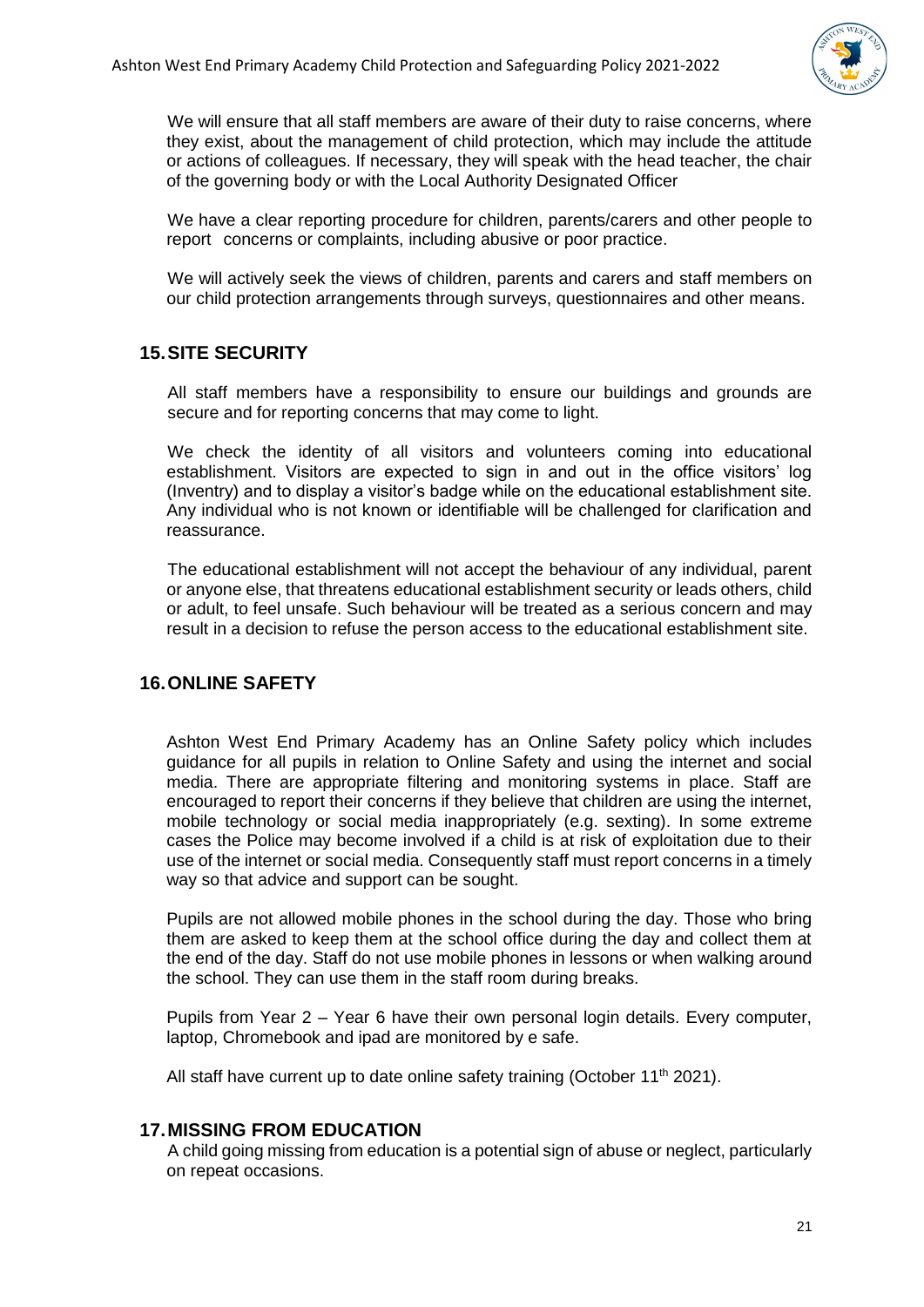

At Ashton West End Primary Academy, we have appropriate safeguarding responses to support children who go missing from education, particularly on repeat occasions, to help identify the risk of abuse and neglect, including sexual abuse or exploitation, and to help prevent the risks of their going missing again.

We will inform the local authority of any pupil who fails to attend our school regularly or has been absent without the educational establishment's permission for a continuous period of 10 educational establishment days or more, at such intervals as are agreed between the educational establishment and the local authority (or in default of such agreement, at intervals determined by the Secretary of State).

We may request more than one emergency contact number for each pupil or student in order to be able to contact more than one responsible adult if a child who is missing education is also identified as a welfare and /or safeguarding concern.

We will follow Keeping Children Safe in Education September 2021 guidance and statutory guidance around children missing from Education and our school attendance policy.

# <span id="page-21-0"></span>**18.LINKED POLICES AND PROCEDURES**

The following policies and procedures are relevant for the child protection and safeguarding policy and procedure.

- Anti-Bullying Policy
- Attendance Policy
- Behaviour Policy
- Children Missing from Education Policy and Procedures
- Complaints procedure
- Equalities Policy
- Health and Safety Policy and other linked policies and risk assessment
- Online Safety Policy
- Educational Visits Policy and risk assessments
- Pastoral Care Policy
- PSHE Policy
- Recruitment and Selection Policy and procedures
- Sex and Relationship Education Policy
- Special Educational Needs and Disabilities Policy
- Spiritual, Moral, Social and Cultural Development Policy
- Staff code of conduct/behaviour policy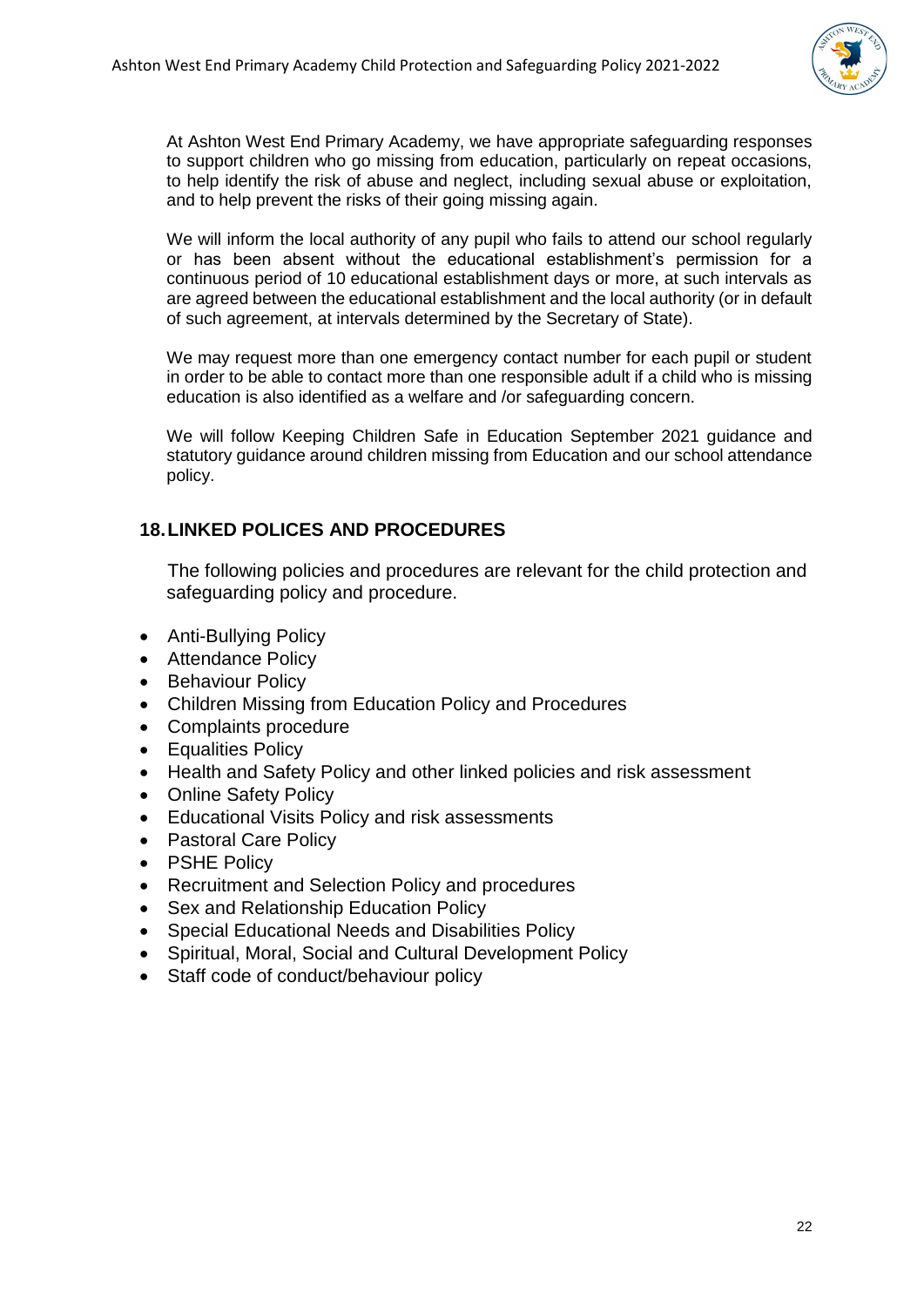

# **Appendix A: Definitions**

#### **1 DEFINITIONS**

**Abuse**, including neglect, is a form of maltreatment. A person may abuse or neglect child by inflicting harm or by failing to prevent harm. Children may be abused within their family, in an institutional or community setting, by those known to them, or, more rarely, by others (e.g. via the internet). They may be abused by an adult or adults or another child or children.

**Children** are any people who have not yet reached their 18<sup>th</sup> birthday; a 16-year- old, whether living independently, in further education, in the armed forces or in hospital, is a child and is entitled to the same protection and services as anyone younger.

**Child protection** is part of safeguarding and promoting the welfare of children and refers to activity undertaken to protect specific children who are suffering, or likely to suffer, significant harm.

**Early help** means providing support as soon as a problem emerges, at any point in a child's life, from the foundation years to teenage years.

**Harm** is ill treatment or impairment of health and development, including impairment suffered from seeing or hearing the ill treatment of another.

**Self harm**, self mutilation, eating disorders, suicide threats and gestures by a child must always be taken seriously and may be indicative of a serious mental or emotional disturbance.

**Safeguarding children** is the action we take to promote the welfare of children and protect them from harm. **Safeguarding and promoting the welfare of children** is defined in Working Together to Safeguard Children: A Guide to Inter-Agency Working to Safeguard and Promote the Welfare of Children (July 2018) as:

- Protecting children from maltreatment;
- preventing impairment of children's mental health and development;
- Ensuring that children grow up in circumstances consistent with the provision of safe and effective care; and
- taking action to enable all children to have the best outcomes.

**Significant harm** is the threshold that justifies compulsory intervention in the family in the best interests of the child. Section 31 of the Children Act 1989 states where the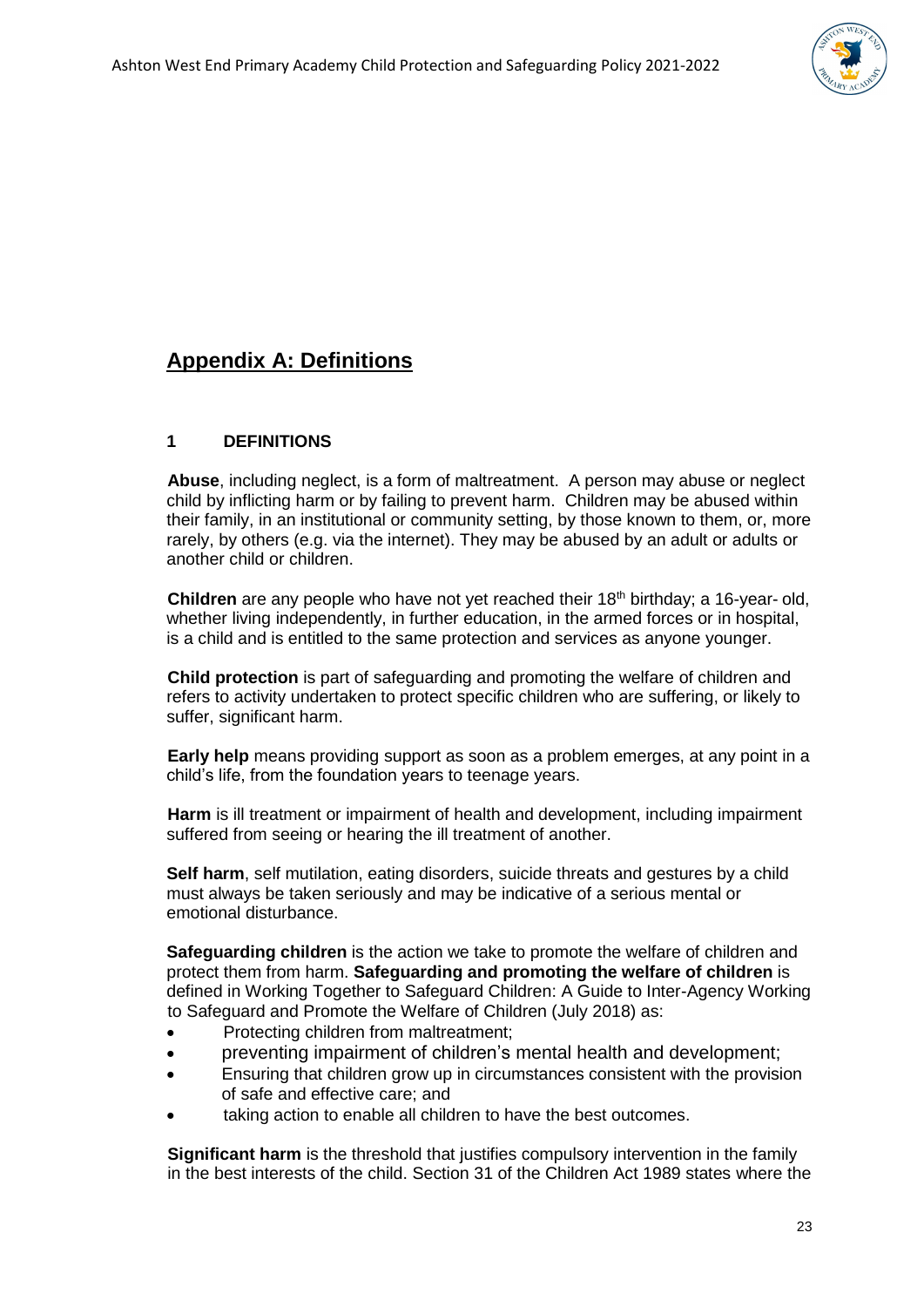

question of whether harm suffered by a child is significant turns on the child's mental and physical health or development, his health or development shall be compared with that which could reasonably be expected of a similar child.

# **2 CATEGORIES OF ABUSE**

**Emotional abuse** is the persistent emotional maltreatment of a child such that it causes severe and persistent adverse effects on the child's emotional development. It may involve:

- making a child feel worthless, unloved or inadequate
- only there to meet another's needs
- inappropriate age or developmental expectations
- overprotection and limitation of exploration, learning and social interaction
- seeing or hearing the ill treatment of another, e.g. domestic abuse
- making the child feel worthless and unloved high criticism and low warmth
- serious bullying (including cyberbullying)
- exploitation or corruption

Some level of emotional abuse is involved in all types of maltreatment of a child, although it may occur alone.

**Neglect** is the persistent failure to meet a child's basic physical or psychological needs, likely to result in the serious impairment of the child's health or development. Neglect may occur during pregnancy as a result of maternal substance misuse. Once a child is born, it may involve a parent failing to:

- provide adequate food, clothing and shelter, including exclusion from home or abandonment
- protect a child from physical and emotional harm or danger
- ensure adequate supervision, including the use of inadequate care givers
- ensure access to appropriate medical care or treatment

It may also include neglect of, or unresponsiveness to, a child's basic emotional needs.

**Physical abuse** may involve hitting, shaking, throwing, poisoning, burning, scalding, drowning, suffocating, or otherwise causing physical harm to a child. Physical harm may also be caused when a parent or carer fabricates the symptoms of, or deliberately induces, illness in a child.

**Sexual abuse** involves forcing or enticing a child or young person to take part in sexual activities, including prostitution, whether or not the child is aware of what is happening. Activities may involve physical contact, including penetration of any part of the body, or non-penetrative acts. They may include non-contact activities, such as involving children looking at or in the production of sexual images, including on the internet, watching sexual activities, or encouraging children to behave in sexually inappropriate ways.

Child sexual exploitation is also sexual abuse; it involves children and young people receiving something, for example accommodation, drugs, gifts or affection, as a result of them performing sexual activities, or having others perform sexual activities on them. It could take the form of grooming of children, e.g. to take part in sexual activities or to post sexual images of themselves on the internet.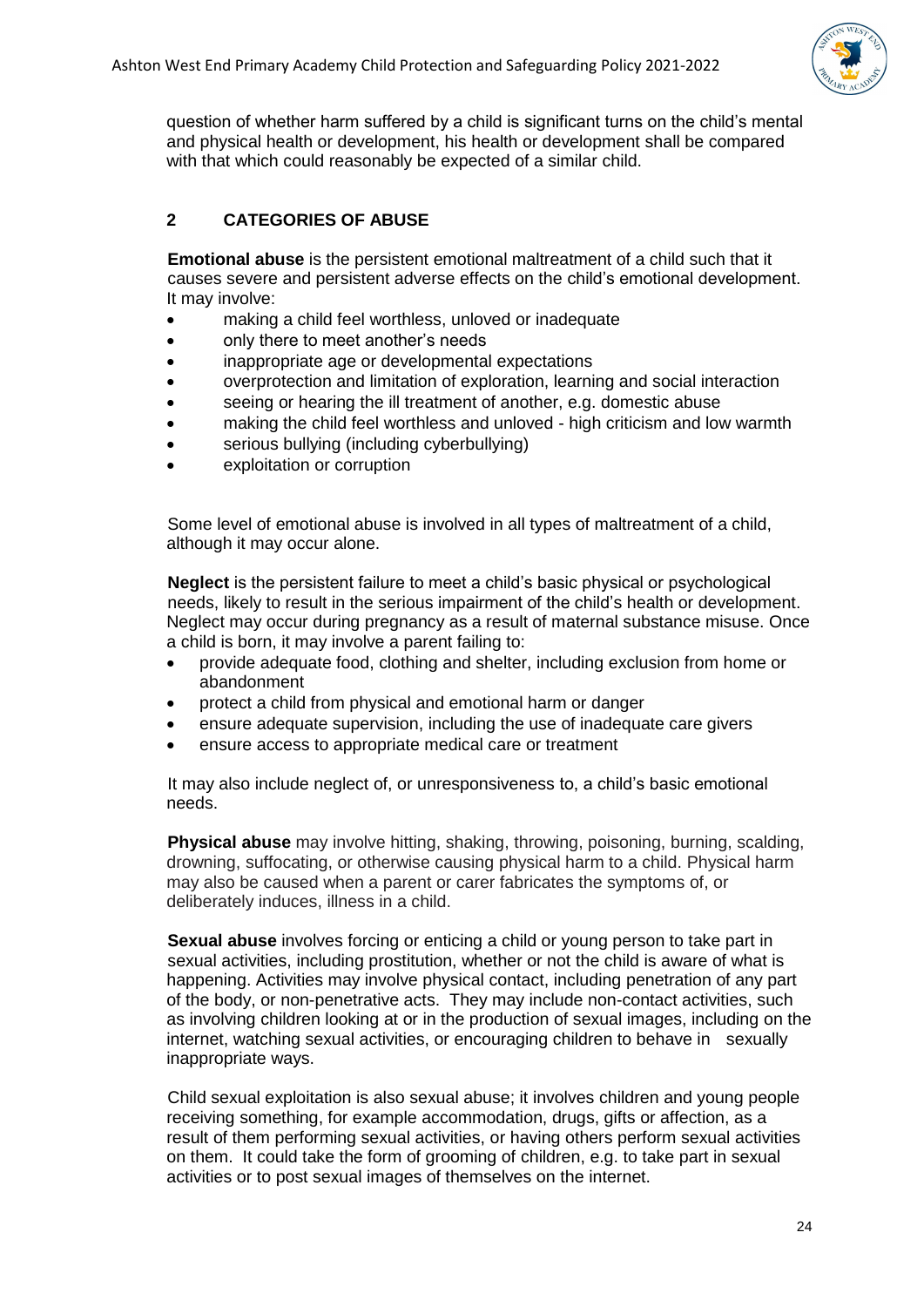

Sexual abuse is not solely perpetrated by adult males. Women can also commit acts of sexual abuse, as can other children.

## **3 SPECIFIC SAFEGUARDING ISSUES**

Staff should be aware of specific safeguarding issues such as:

- CCE Criminal exploitation of children (County Lines)
- CSE Child sexual exploitation
- Female Genital Mutilation (FGM)
- Mental health
- Peer on peer abuse (child on child)
- Serious Violence- being at risk from or involved with serious violent crime

Staff will also be made aware of issues such as:

- Child abduction and community safety incidents
- Children and the court system
- Children missing from education
- Children with family members in prison
- Modern Slavery and the National Referral Mechanism
- Cybercrime
- Domestic abuse
- Homelessness
- So-called 'honour-based' abuse (including Female Genital Mutilation and Forced Marriage)
- Forced marriage
- Preventing radicalisation
- The Prevent duty
- Channel
- Sexual violence and sexual harassment between children in schools and colleges
- Upskirting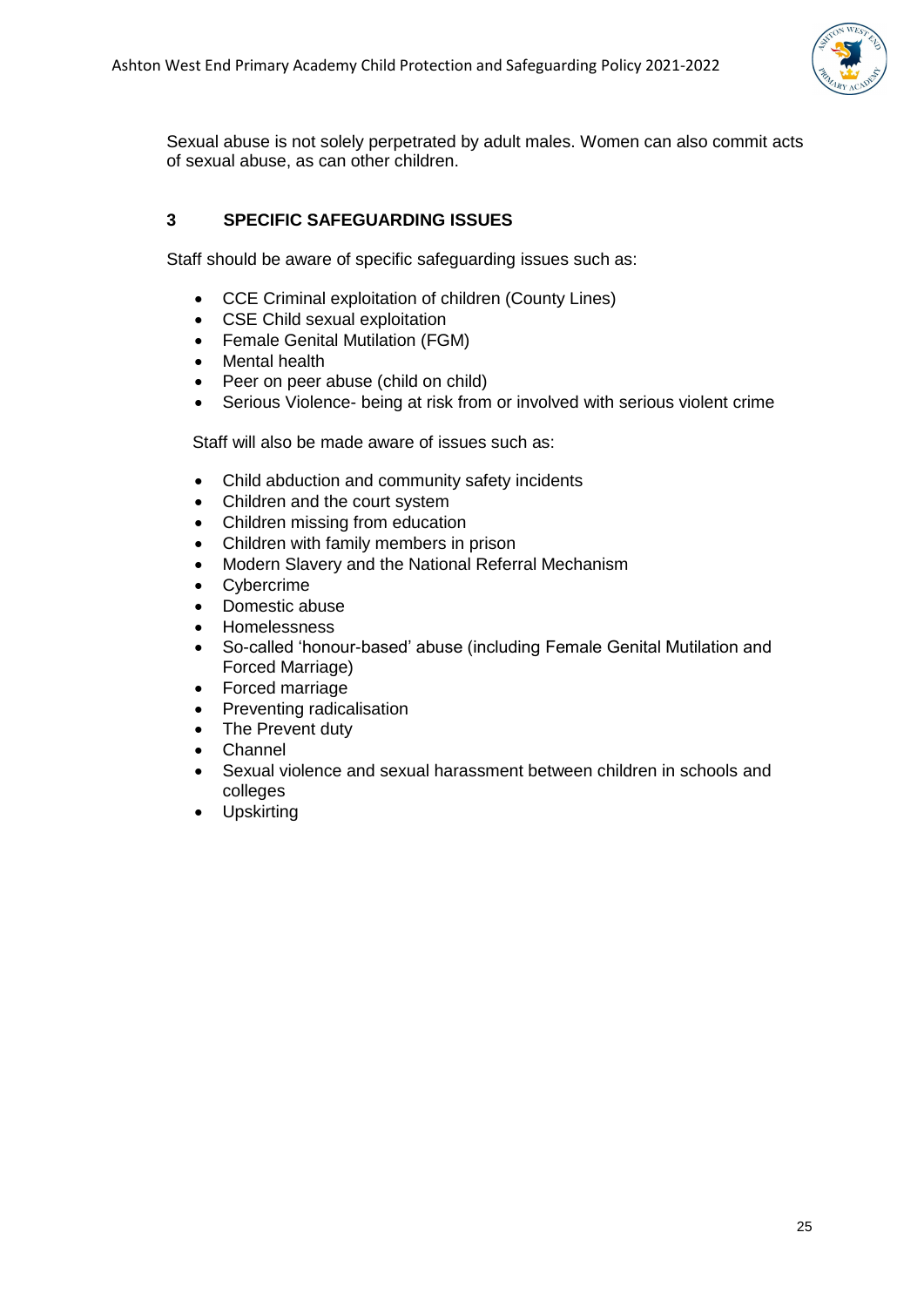

# **APPENDIX B: CRIMINAL AND SEXUAL EXPLOITATION OF CHILDREN**

Both CSE and CCE are forms of abuse that occur where an individual or group takes advantage of an imbalance in power to coerce, manipulate or deceive a child into taking part in sexual or criminal activity, in exchange for something the victim needs or wants, and/or for the financial advantage or increased status of the perpetrator or facilitator and/or through violence or the threat of violence. CSE and CCE can affect children, both male and female and can include children who have been moved(commonly referred to as trafficking) for the purpose of exploitation.

## **Child Criminal Exploitation (CCE)**

CCE can include children being forced to work in cannabis factories, being coerced into moving drugs or money across the country (county lines) forced to shoplift or pickpocket, or to threaten other young people.

Some of the following can be indicators of CCE:

- Children who appear with unexplained gifts or new possessions;
- Children who associate with other young people involved in exploitation;
- Children who suffer from changes in emotional well-being;
- Children who misuse drugs and alcohol;
- Children who go missing for periods of time or regularly come home late; and
- Children who regularly miss school or education or do not take part in education.

#### **Child Sexual Exploitation (CSE)**

CSE is a form of child sexual abuse. Sexual abuse may involve physical contact, assault by penetration (for example, rape or oral sex) or non-penetrative acts such as masturbation, kissing, rubbing, and touching outside clothing. It may include noncontact activities, such as involving children in the production of sexual images, forcing children to look at sexual images or watch sexual activities, encouraging children to behave in sexually inappropriate ways or grooming a child in preparation for abuse including via the internet.

The above CCE indicators can also be indicators of CSE, as can:

• Children who have older boyfriends or girlfriends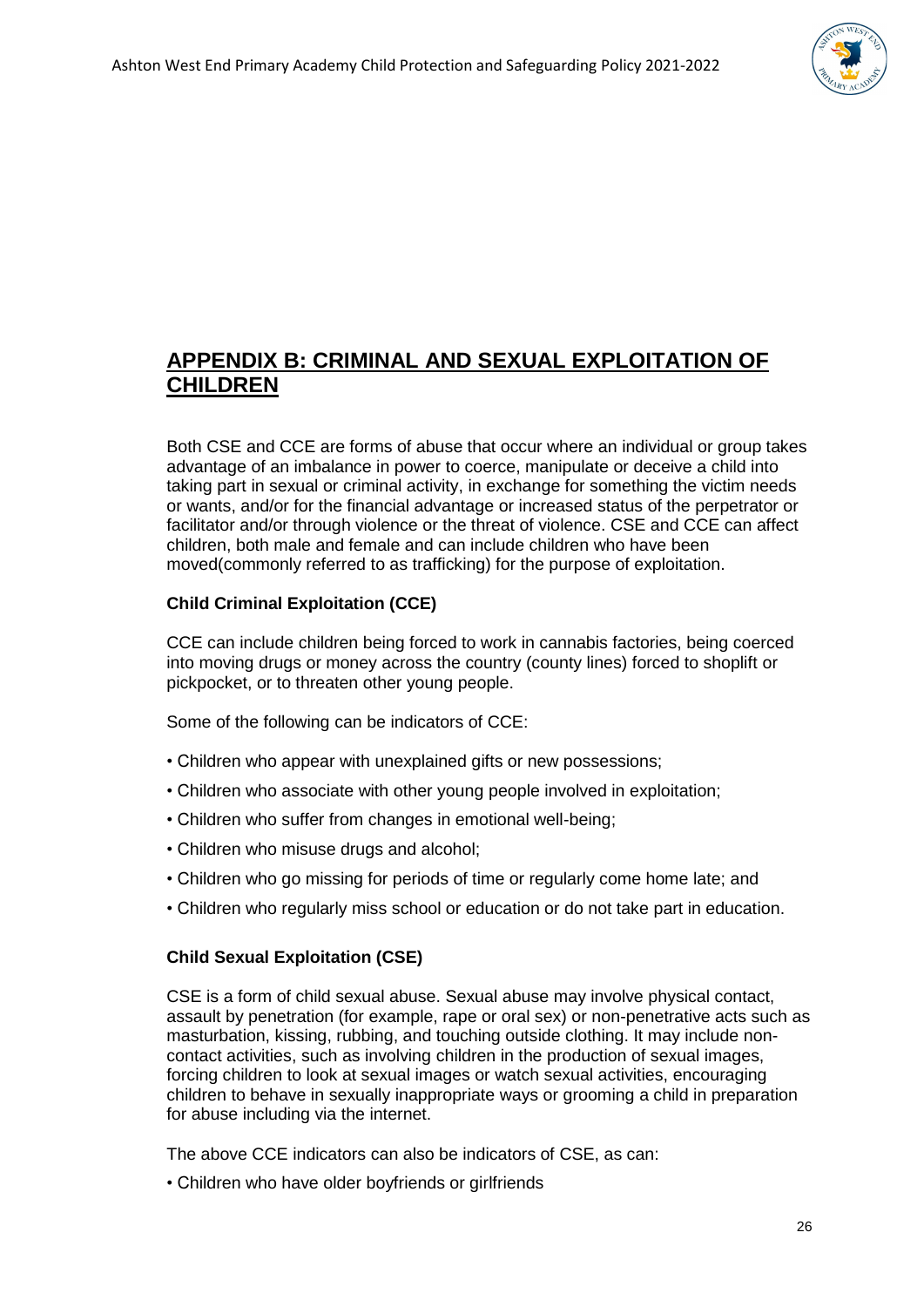

• Children who suffer from sexually transmitted infections or become pregnant.

#### **County lines**

County lines is a term used to describe gangs and organised criminal networks involved in exporting illegal drugs (primarily crack cocaine and heroin) into one or more importing areas [within the UK], using dedicated mobile phone lines or other form of "deal line".

This activity can happen locally as well as across the UK - no specified distance of travel is required. Children and vulnerable adults are exploited to move, store and sell drugs and money. Offenders will often use coercion, intimidation, violence (including sexual violence) and weapons to ensure compliance of victims.

Children can be targeted and recruited into county lines in a number of locations including schools (mainstream and special), further and higher educational institutions, pupil referral units, children's homes and care homes.

Children are also increasingly being targeted and recruited online using social media. Children can easily become trapped by this type of exploitation as county lines gangs can manufacture drug debts which need to be worked off or threaten serious violence and kidnap towards victims (and their families) if they attempt to leave the county lines network.

A number of the indicators for CSE and CCE as detailed above may be applicable to where children are involved in county lines. Some additional specific indicators that may be present where a child is criminally exploited through involvement in county lines are children who:

129

•go missing and are subsequently found in areas away from their home;

•have been the victim or perpetrator of serious violence (e.g. knife crime);

•are involved in receiving requests for drugs via a phone line, moving drugs, handing over and collecting money for drugs;

•are exposed to techniques such as 'plugging', where drugs are concealed internally to avoid detection;

•are found in accommodation that they have no connection with, often called a 'traphouse or cuckooing' or hotel room where there is drug activity;

•owe a 'debt bond' to their exploiters;

•have their bank accounts used to facilitate drug dealing.

Further information on the signs of a child's involvement in county lines is available in guidance published by the Home Office.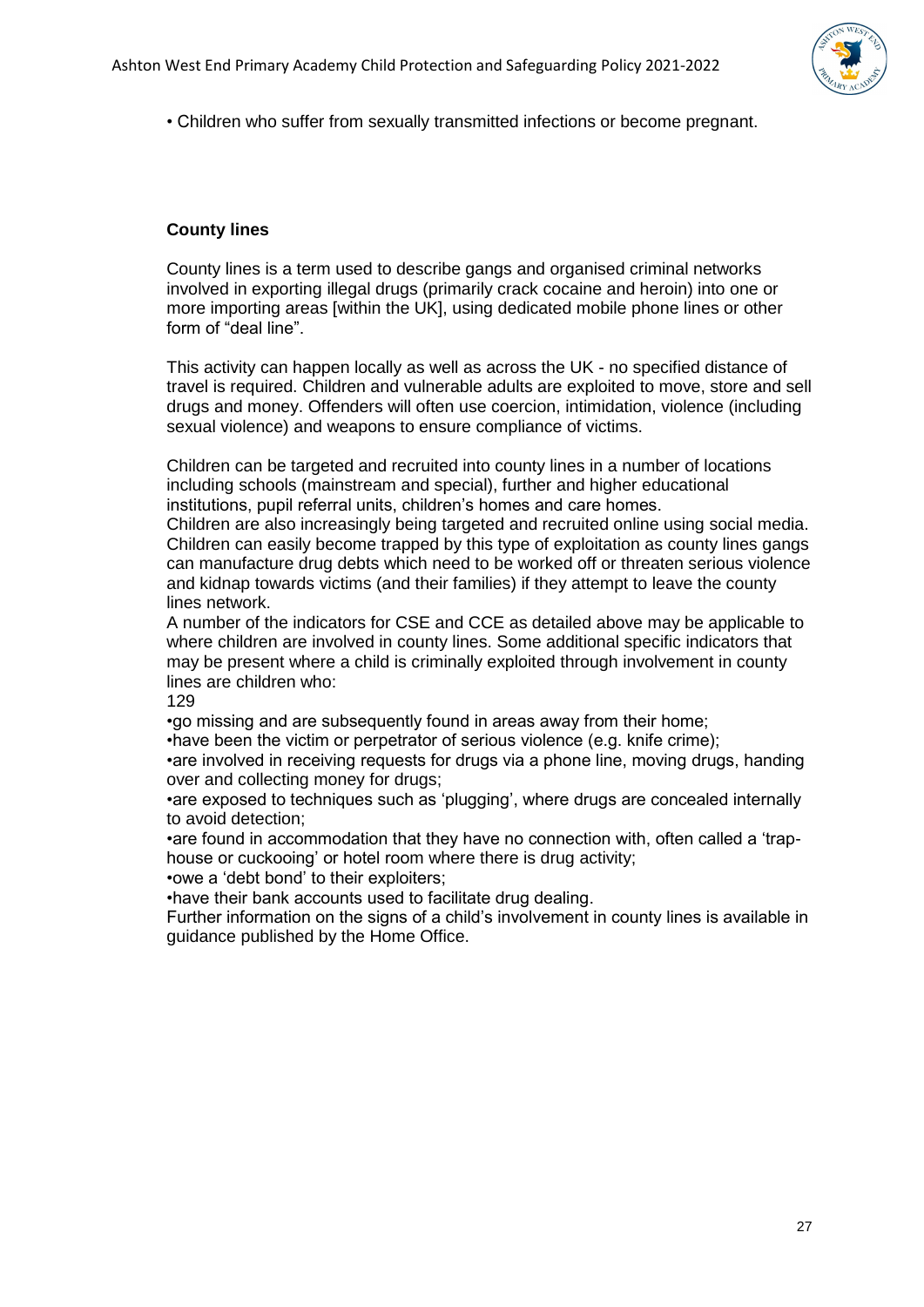

# **APPENDIX C: DOMESTIC ABUSE**

The Domestic Abuse Act 2021 received Royal Assent on 29 April 2021. The Act introduces the first ever statutory definition of domestic abuse and recognises the impact of domestic abuse on children, as victims in their own right, if they see, hear or experience the effects of abuse. The statutory definition of domestic abuse, based on the previous cross-government definition, ensures that different types of relationships are captured, including ex-partners and family members. The definition captures a range of different abusive behaviours, including physical, emotional and economic abuse and coercive and controlling behaviour. Both the person who is carrying out the behaviour and the person to whom the behaviour is directed towards must be aged 16 or over and they must be "personally connected" (as defined in section 2 of the 2021 Act).

Types of domestic abuse include intimate partner violence, abuse by family members, teenage relationship abuse and child/adolescent to parent violence and abuse. Anyone can be a victim of domestic abuse, regardless of gender, age, ethnicity, socio-economic status, sexuality or background and domestic abuse can take place inside or outside of the home. The government will issue statutory guidance to provide further information for those working with domestic abuse victims and perpetrators, including the impact on children.

All children can witness and be adversely affected by domestic abuse in the context of their home life where domestic abuse occurs between family members. Experiencing domestic abuse and/or violence can have a serious, long lasting emotional and psychological impact on children. In some cases, a child may blame themselves for the abuse or may have had to leave the family home as a result. Young people can also experience domestic abuse within their own intimate relationships. This form of peer on peer abuse is sometimes referred to as 'teenage relationship abuse'. Depending on the age of the young people, this may not be recognised in law under the statutory definition of 'domestic abuse' (if one or both parties are under 16). However, as with any child under 18, where there are concerns about safety or welfare, child safeguarding procedures should be followed and both young victims and young perpetrators should be offered support. The Act's provisions, including the new definition, will be commenced over the coming months.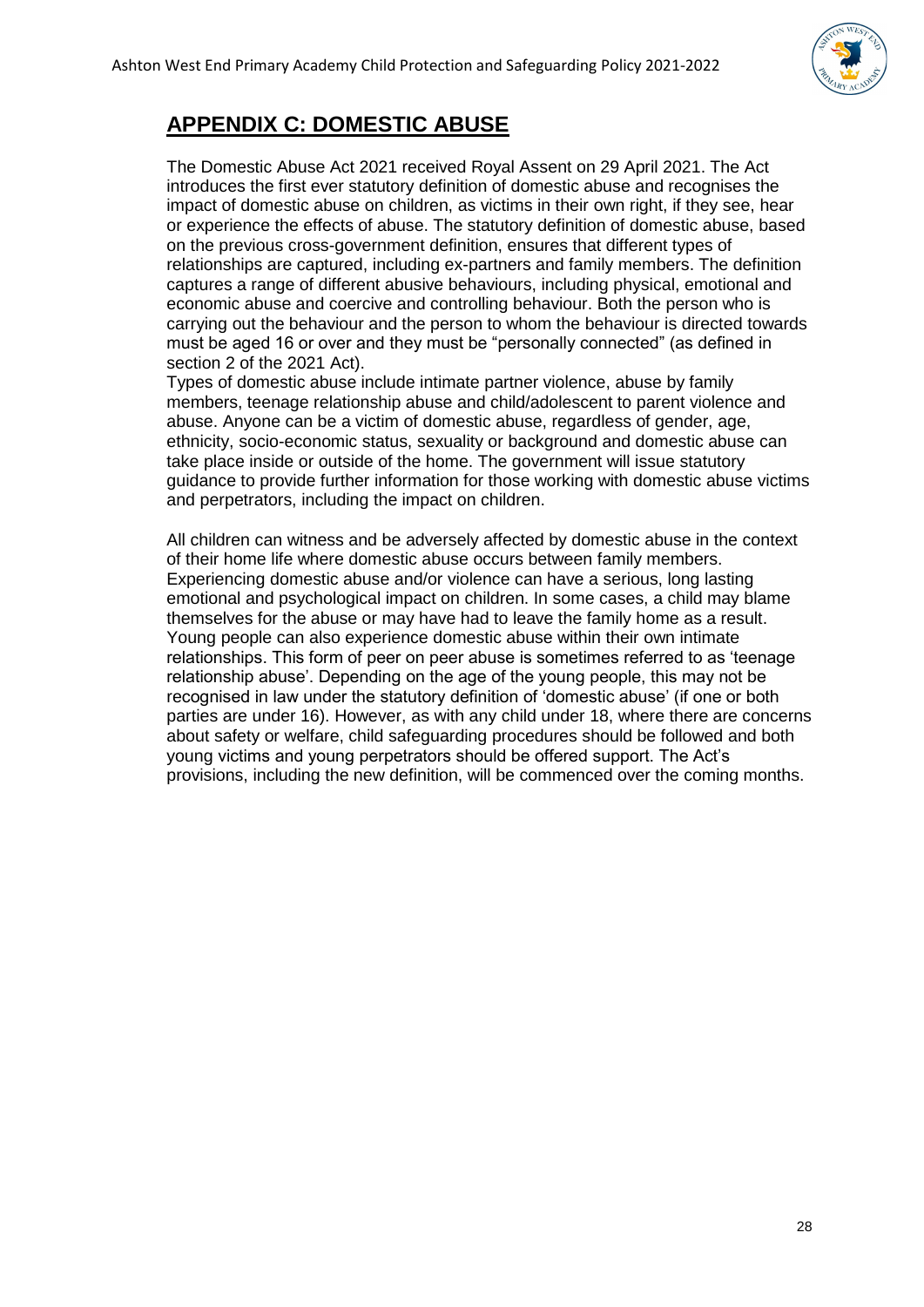

# **APPENDIX D: HONOUR BASED ABUSE**

#### **So-called 'honour-based' abuse (including Female Genital Mutilation and Forced Marriage)**

So-called 'honour-based' abuse (HBA) encompasses incidents or crimes which have been committed to protect or defend the honour of the family and/or the community, including female genital mutilation (FGM), forced marriage, and practices such as breast ironing. Abuse committed in the context of preserving "honour" often involves a wider network of family or community pressure and can include multiple perpetrators.

It is important to be aware of this dynamic and additional risk factors when deciding what form of safeguarding action to take. All forms of HBA are abuse (regardless of the motivation) and should be handled and escalated as such. Professionals in all agencies, and individuals and groups in relevant communities, need to be alert to the possibility of a child being at risk of HBA, or already having suffered HBA.

#### **Female Genital Mutilation (FGM)**

FGM comprises all procedures involving partial or total removal of the external female genitalia or other injury to the female genital organs. It is illegal in the UK and a form of child abuse with long-lasting harmful consequences.

FGM mandatory reporting duty for teachers - Section 5B of the Female Genital Mutilation Act 2003 (as inserted by section 74 of the Serious Crime Act 2015) places a statutory duty upon teachers along with regulated health and social care professionals in England and Wales, to report to the police where they discover (either through disclosure by the victim or visual evidence) that FGM appears to have been carried out on a girl under 18.

#### **Forced Marriage**

Forcing a person into a marriage is a crime in England and Wales. A forced marriage is one entered into without the full and free consent of one or both parties and where violence, threats or any other form of coercion is used to cause a person to enter into a marriage. Threats can be physical or emotional and psychological. A lack of full and free consent can be where a person does not consent or where they cannot consent (if they have learning disabilities, for example). Nevertheless, some perpetrators use perceived cultural practices as a way to coerce a person into marriage. Schools and colleges can play an important role in safeguarding children from forced marriage.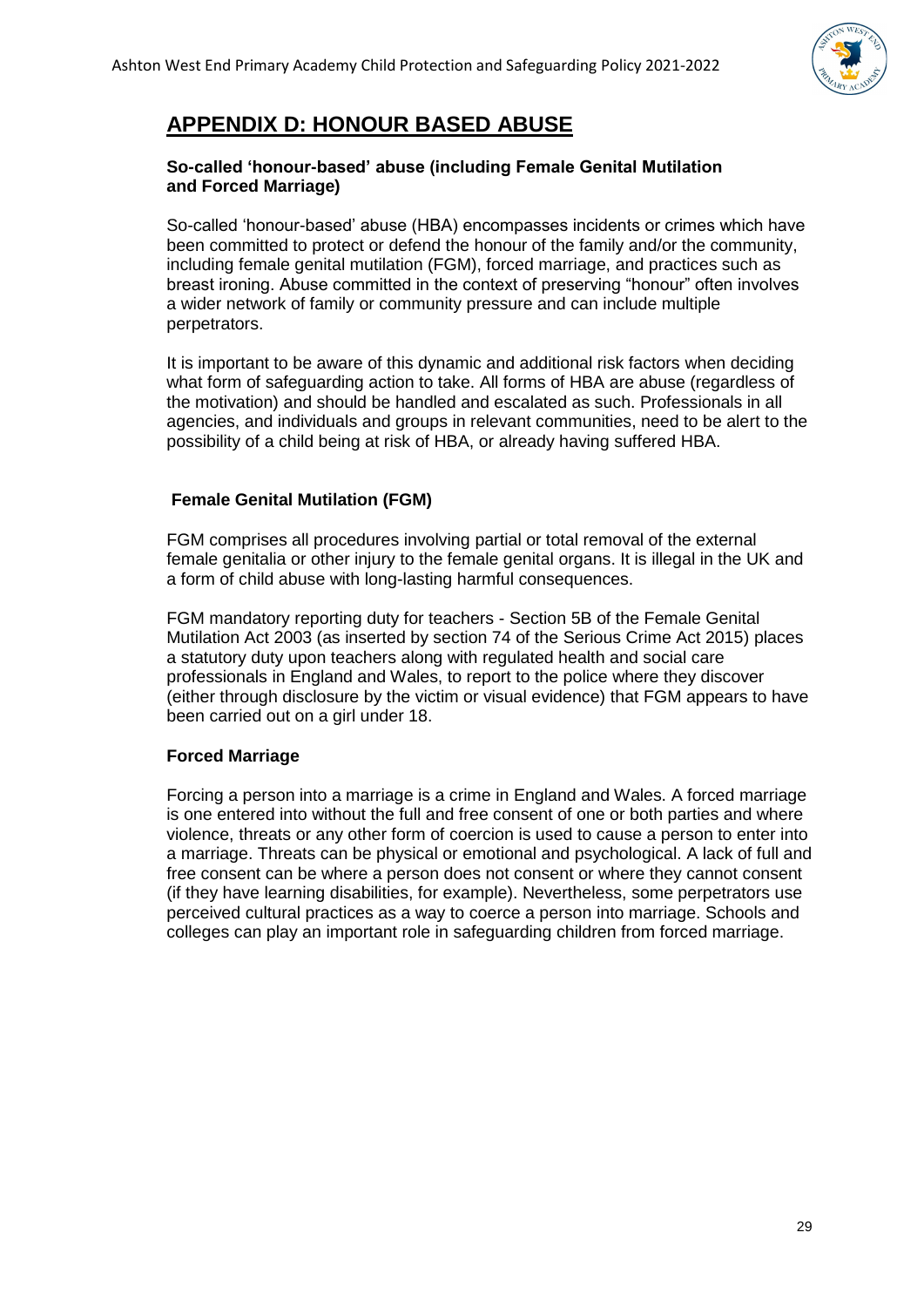

# **APPENDIX E: PREVENT**

#### **Preventing Radicalisation**

Children are vulnerable to extremist ideology and radicalisation. Similar to protecting children from other forms of harms and abuse, protecting children from this risk should be a part of a schools' or colleges' safeguarding approach.

• Extremism is the vocal or active opposition to our fundamental values, including democracy, the rule of law, individual liberty and the mutual respect and tolerance of different faiths and beliefs. This also includes calling for the death of members of the armed forces.

• Radicalisation refers to the process by which a person comes to support terrorism and extremist ideologies associated with terrorist groups.

• Terrorism is an action that endangers or causes serious violence to a person/people; causes serious damage to property; or seriously interferes or disrupts an electronic system. The use or threat must be designed to influence the government or to intimidate the public and is made for the purpose of advancing a political, religious or ideological cause.

There is no single way of identifying whether a child is likely to be susceptible to an extremist ideology. Background factors combined with specific influences such as family and friends may contribute to a child's vulnerability. Similarly, radicalisation can occur through many different methods (such as social media or the internet) and settings (such as within the home).

However, it is possible to protect vulnerable people from extremist ideology and intervene to prevent those at risk of radicalisation being radicalised. As with other safeguarding risks, staff should be alert to changes in children's behaviour, which could indicate that they may be in need of help or protection. Staff should use their judgement in identifying children who might be at risk of radicalisation and act proportionately which may include the designated safeguarding lead (or deputy) making a Prevent referral. The school's or college's designated safeguarding lead (and any deputies) should be aware of local procedures for making a Prevent referral.

#### **The Prevent duty**

All schools and colleges are subject to a duty under section 26 of the Counter Terrorism and Security Act 2015 (the CTSA 2015), in the exercise of their functions, to have "due regard to the need to prevent people from being drawn into terrorism" This duty is known as the Prevent duty.

#### **Channel**

Channel is a voluntary, confidential support programme which focuses on providing support at an early stage to people who are identified as being vulnerable to being drawn into terrorism. Prevent referrals may be passed to a multi-agency Channel panel, which will discuss the individual referred to determine whether they are vulnerable to being drawn into terrorism and consider the appropriate support required.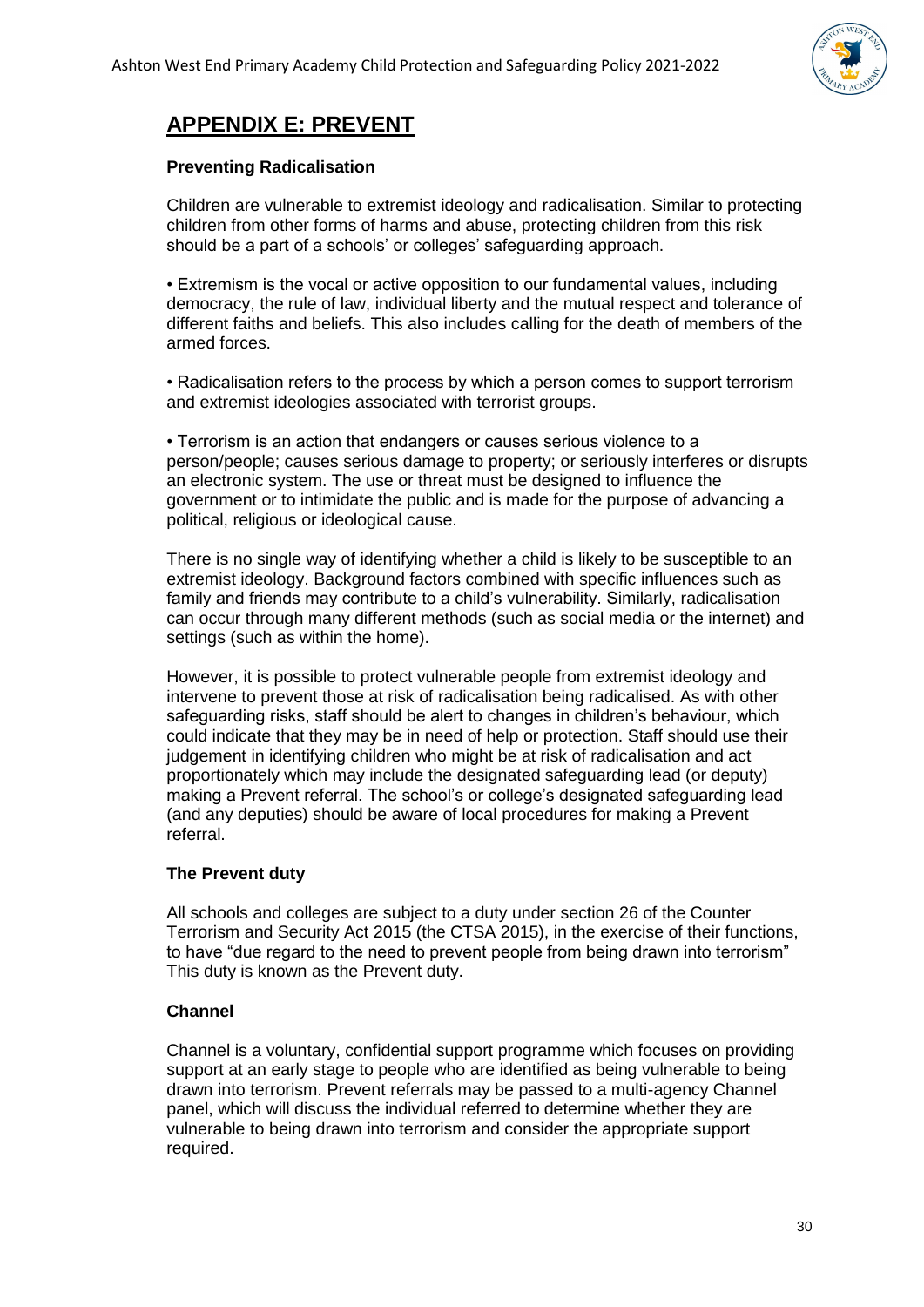

# **APPENDIX F: UPSKIRTING AND YOUTH PRODUCED IMAGERY**

### **Upskirting**

The Voyeurism (Offences) Act, which is commonly known as the Upskirting Act, came into force on 12 April 2019. 'Upskirting' is where someone takes a picture under a persons clothing (not necessarily a skirt) without their permission and or knowledge, with the intention of viewing their genitals or buttocks (with or without underwear) to obtain sexual gratification, or cause the victim humiliation, distress or alarm. It is a criminal offence. Anyone of any gender, can be a victim.

## **Youth Produced Imagery**

Sexting or Consensual and non-consensual sharing of nudes semi nudes images and/or videos among children and young people can be a common occurrence, where they often describe these incidents as 'mundane'. Children involved in sexting incidents will be dealt with by the police as victims as opposed to perpetrators, unless there are mitigating circumstances. The DSL should record all incidents of sexting. This should include both the actions taken and the actions not taken, together with justifications. In applying judgement to the sexting incident consider the following:

• Significant age difference between the sender/receiver involved

If there is any external coercion involved or encouragement beyond the sender/receiver.

- If you recognise the child as more vulnerable than is usual.
- If the image is of a severe or extreme nature.
- If the situation is not isolated and the image has been more widely distributed.
- If this is not the first time children have been involved in a sexting act
- If other knowledge of either the sender or recipient may add cause for concern..

If these characteristics present cause for concern then escalate or refer the incident. If not, manage the situation accordingly, recording details of the incident, action and resolution. See UKCIS Sharing nudes and semi nudes: advice for education settings working with children and young people.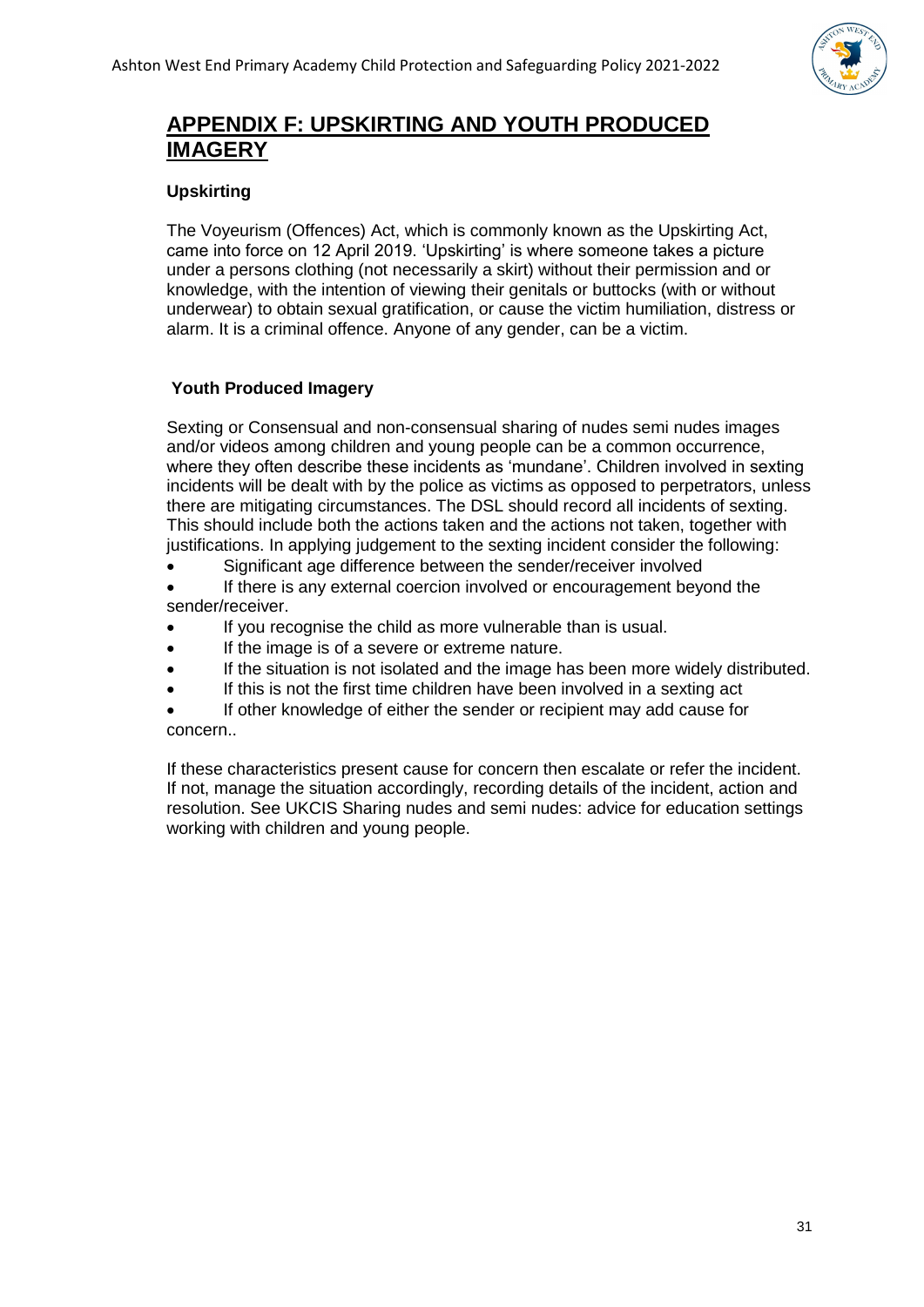

# **APPENDIX G: PRIVATE FOSTERING**

Parents and carers often fail to notify schools about private fostering arrangements even though they are legally required to notify Children's Services. Often this is because they are unaware of the requirements. They believe that this is a private family arrangement which does not concern anybody else.

Private fostering occurs when a child under 16 (or 18 if the child is disabled) is cared for and lives with an adult who is **not** a relative for 28 days or more. This could be a step parent (by marriage or civil partnership), grandparent, step grandparent, brother, sister, uncle or aunt.

Private fostering is a private arrangement made by the parent(s), (or those with parental responsibility) for someone to care for their child because they are unable to do so (permanently or temporarily). This may be due to a number reasons such as parental ill health, a parent going abroad or in to prison, a child being bought to the UK to study English or the relationship between the child and parent has broken down.

School staff play an essential role in identifying privately fostered children. If you know a child is being privately fostered you should advise the parent/carer that they have a legal obligation to report the arrangement to Children Social Care at least six weeks before it happens or within 48 hours if the arrangement is current having been made in an emergency.

Alert your Designated Safeguarding Lead who will ensure this is followed up with Children Social Care and the arrangement is assessed, approved and monitored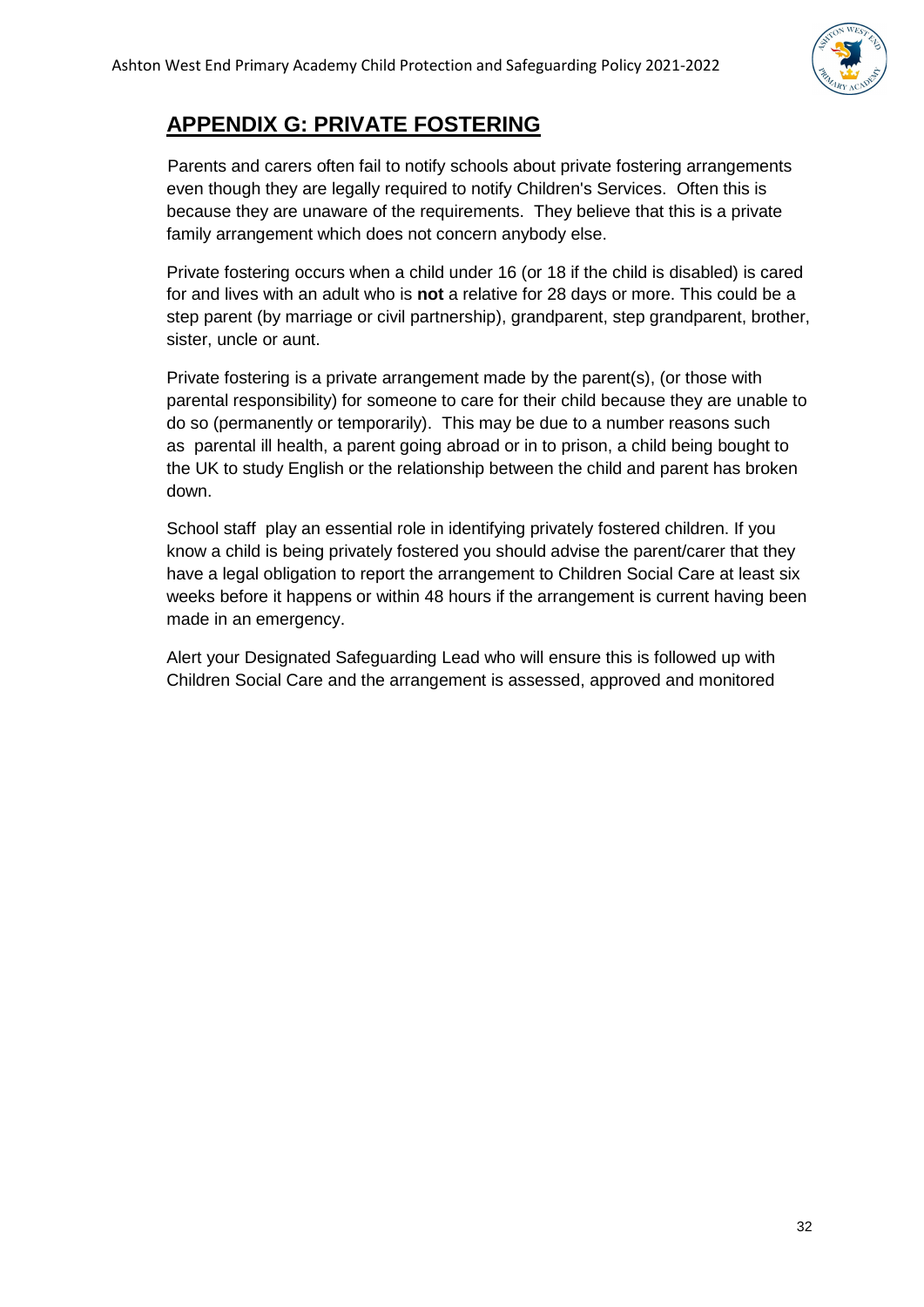

# **APPENDIX H: RECOGNISING ABUSE**

#### **RECOGNITION – WHAT TO LOOK FOR**

Staff members should refer to the detailed information about the categories of abuse and risk indicators in the Tameside Thresholds guidance for further guidance.

In an abusive relationship, the child may:

appear frightened of their parent(s)

act in a way that is inappropriate to their age and development, although full account needs to be taken of different patterns of development and different ethnic groups

In an abusive relationship, the parent or carer may:

- persistently avoid child health services and treatment of the child's illnesses
- have unrealistic expectations of the child
- frequently complain about or to the child and fail to provide attention or praise
- be absent
- be misusing substances
- persistently refuse to allow access on home visits by professionals
- be involved in domestic violence and abuse
- be socially isolated

Staff should be aware that children with special educational needs and disabilities can face additional safeguarding challenges including assumptions that indicators of possible abuse such as behaviour, mood and injury relate to the child's disability and children with special educational needs and disabilities are particularly vulnerable to bullying and often show no outward signs. Communication issues can be a barrier to effective safeguarding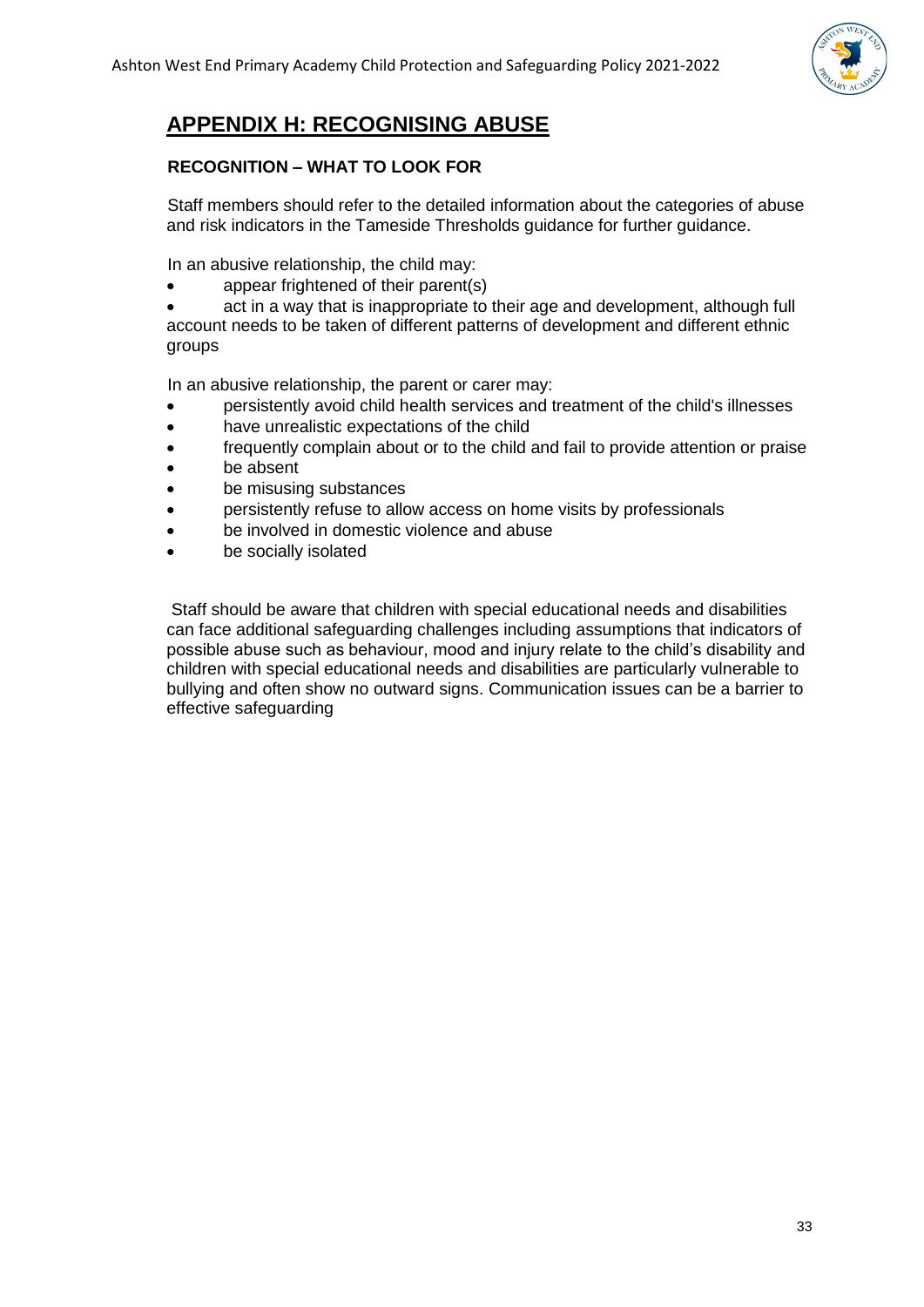

# **APPENDIX I: PEER ON PEER ABUSE**

### **ALLEGATIONS OF ABUSE MADE AGAINST OTHER CHILDREN- PEER ON PEER ABUSE**

At our educational establishment we believe that all children have a right to attend educational establishment and learn in a safe environment. Children should be free from harm by adults in the educational establishment and other students.

We recognise that some pupils will sometimes negatively affect the learning and wellbeing of others and their behaviour will be dealt with under the educational establishment's Behaviour Policy. Children can abuse other children.

Children can abuse other children (often referred to as peer on peer abuse) and it can take many forms. It can happen both inside and outside of school/college and online. It is important that all staff recognise the indicators and signs of peer on peer abuse and know how to identify it and respond to reports.

**All** staff should be aware that children can abuse other children. This is most likely to include, but may not be limited to:

•bullying (including cyberbullying, prejudice-based and discriminatory bullying); •abuse in intimate personal relationships between peers;

•physical abuse which can include hitting, kicking, shaking, biting, hair pulling, or otherwise causing physical harm;

•sexual violence, such as rape, assault by penetration and sexual assault; •sexual harassment, such as sexual comments, remarks, jokes and online sexual harassment;

•non-consensual sharing of nudes and semi nudes images and/or videos; •causing someone to engage in sexual activity without consent, such as forcing someone to strip, touch themselves sexually, or to engage in sexual activity with a third party;

•up skirting, which typically involves taking a picture under a person's clothing without their permission, with the intention of viewing their genitals or buttocks to obtain sexual gratification or cause the victim humiliation, distress or alarm; and •initiation/hazing type violence and rituals (this could include activities involving harassment, abuse or humiliation used as a way of initiating a person into a group and may also include an online element.

# **Serious violence**

All staff should be aware of indicators, which may signal that children are at risk from, or are involved with serious violent crime. These may include increased absence from school, a change in friendships or relationships with older individuals or groups, a significant decline in performance, signs of self-harm or a significant change in wellbeing, or signs of assault or unexplained injuries. Unexplained gifts or new possessions could also indicate that children have been approached by, or are involved with, individuals associated with criminal networks or gangs and may be at risk of criminal exploitation.

All staff should be aware of the range of risk factors which increase the likelihood of involvement in serious violence, such as being male, having been frequently absent or permanently excluded from school, having experienced child maltreatment and having been involved in offending, such as theft or robbery.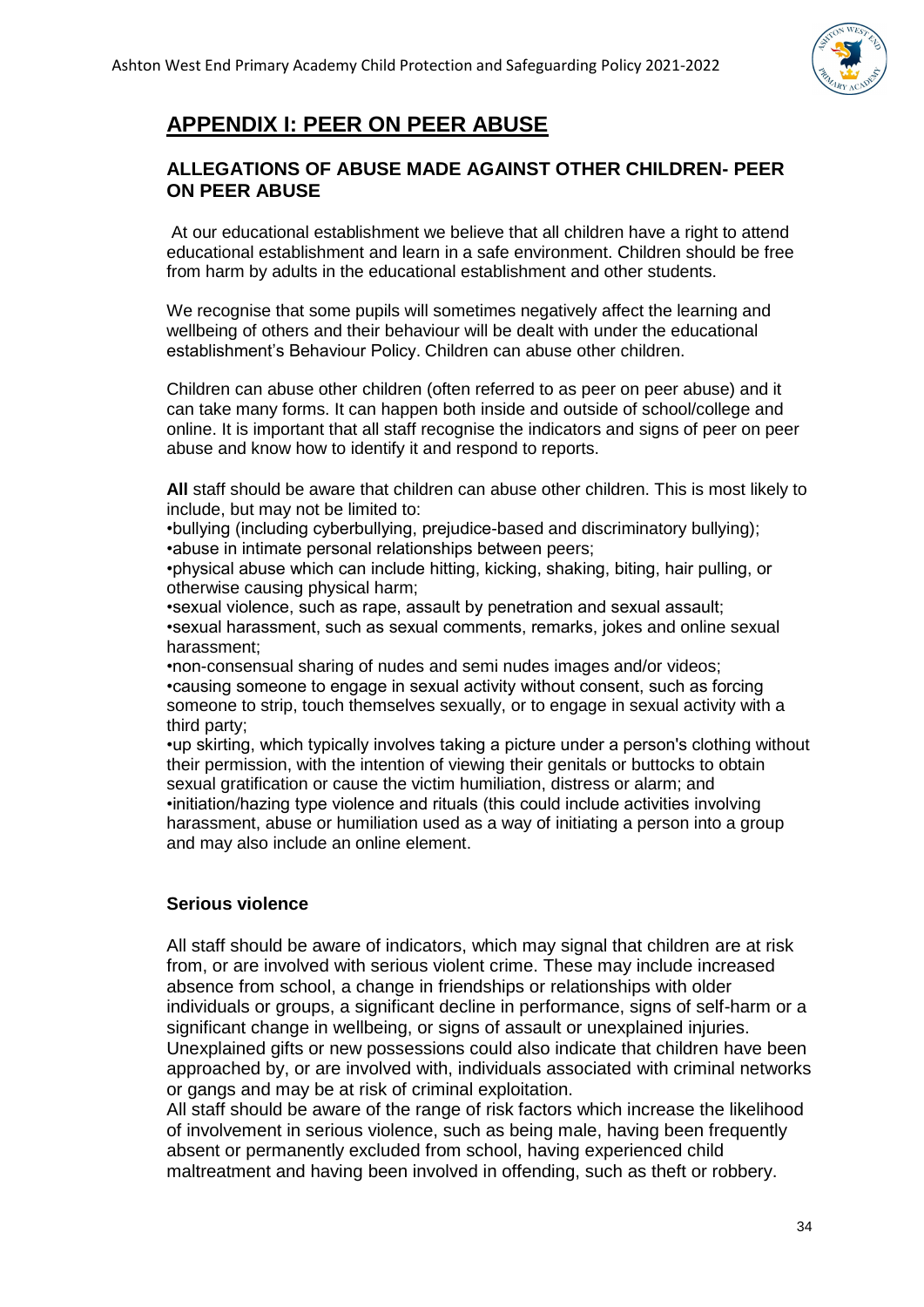

### **Safeguarding allegations**

It is important to remember that Peer-on-Peer Abuse does not occur in a vacuum. It occurs in a society where there are structures and norms that shape young people's views, experiences and behaviours, as well as responses to them. Consequently, there are different issues of gender that will need to be considered when responding to allegations made against pupils by others in the educational establishment, which are of a safeguarding nature. Safeguarding issues raised in this way may include physical abuse, emotional abuse, sexual abuse and sexual exploitation. It is likely that to be considered a safeguarding allegation against a pupil, some of the following features will be found.

The allegation:

is made against an older pupil and refers to their behaviour towards a younger pupil or a more vulnerable pupil

- is of a serious nature, possibly including a criminal offence
- raises risk factors for other pupils in the educational establishment
- indicates that other pupils may have been affected by this pupil

• indicates that young people outside the educational establishment may be affected by this pupil

#### **Examples of safeguarding issues against a pupil could include:**

Physical Abuse

- violence, particularly pre-planned
- forcing others to use drugs or alcohol

Emotional Abuse

- blackmail or extortion
- threats and intimidation

Sexual Abuse

- indecent exposure, indecent touching or serious sexual assaults
- forcing others to watch pornography or take part in sexting
- Sexual Exploitation
- encouraging other children to attend inappropriate parties
- photographing or videoing other children performing indecent acts

In areas where gangs are prevalent, older pupils may attempt to recruit younger pupils using any or all of the above methods. Young people suffering from sexual exploitation themselves may be forced to recruit other young people under threat of violence.

#### **Minimising the risk of safeguarding concerns towards pupils from other pupils**

We will provide a developmentally appropriate PSHE syllabus which develops pupils' understanding of acceptable behaviour and keeping themselves safe.

Have systems in place for any pupil to raise concerns with staff, knowing they will be listened to, believed and valued.

Deliver targeted work on assertiveness and keeping safe to those pupils identified as being at risk.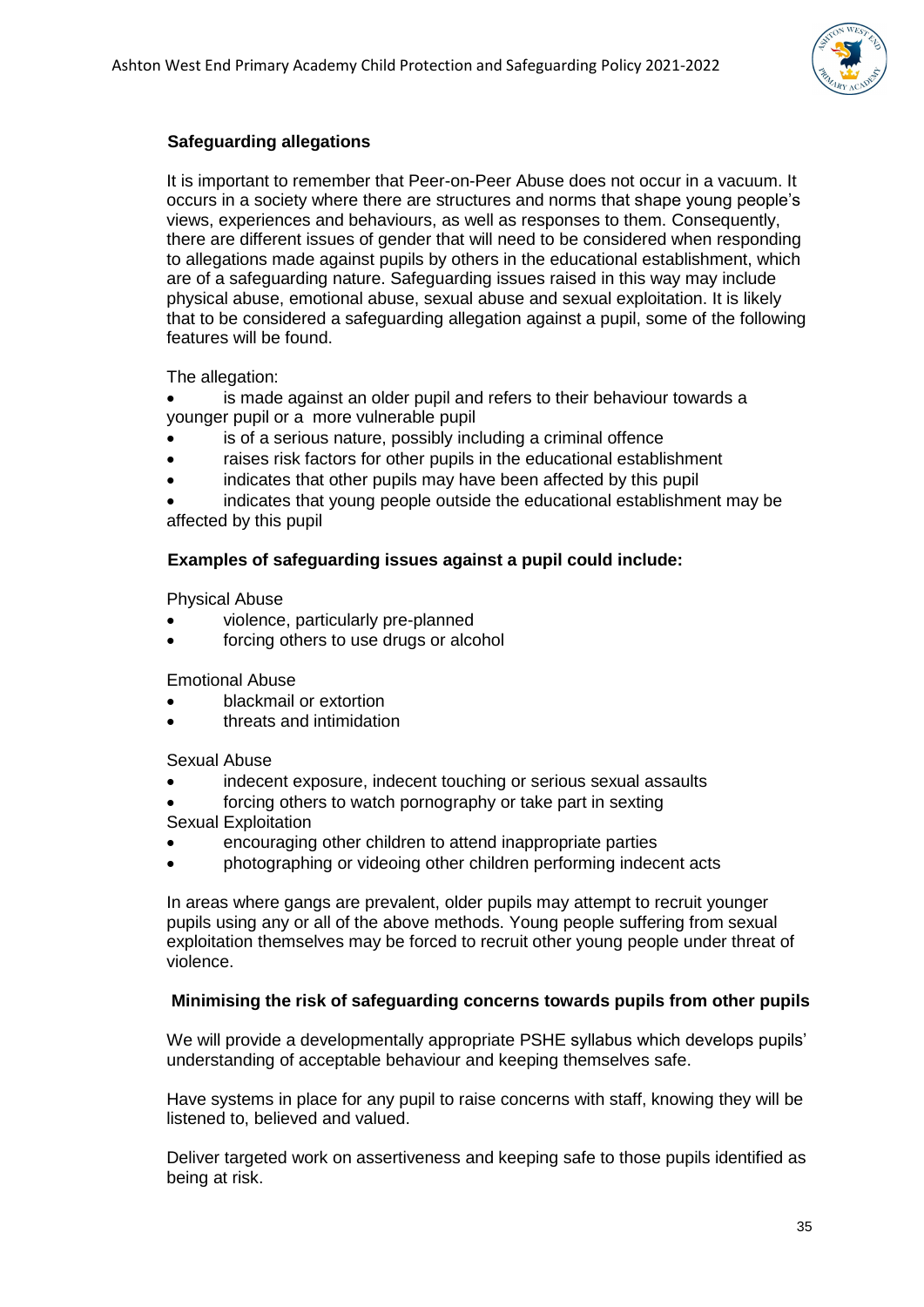

On occasion, some pupils will present a safeguarding risk to other pupils. The educational establishment should be informed that the young person raises safeguarding concerns, for example, they are coming back into educational establishment following a period in custody or they have experienced serious abuse themselves.

These pupils will need an individual risk management plan to ensure that other pupils are kept safe and they themselves are not laid open to malicious allegations. There is a need to balance the tension between privacy and safeguarding.

#### **What to do**

When an allegation is made by a pupil against another pupil, members of staff should consider whether the complaint raises a safeguarding concern. If there is a safeguarding concern the DSL should be informed.

A factual record should be made of the allegation, but no attempt at this stage should be made to investigate the circumstances.

The DSL should contact the Children's Hub or EHA Advisor to discuss the case. It is possible that Children's Social Care are already aware of safeguarding concerns around this young person. The DSL will follow through the outcomes of the discussion and make a statement of referral where appropriate.

The DSL will make a record of the concern, the discussion and any outcome and keep a copy in the files of both pupils' files.

If the allegation indicates a potential criminal offence has taken place, the police should be contacted at the earliest opportunity and parents/carers informed (of both the pupil being complained about and the alleged victim).

Where neither Children's Social Care nor the police accept the complaint, a thorough educational establishment investigation should take place into the matter using the educational establishment's usual disciplinary procedures.

In situations where the educational establishment considers a safeguarding risk is present, a risk assessment should be prepared along with a preventative, supervision plan.

The plan should be monitored and a date set for a follow-up evaluation with everyone concerned.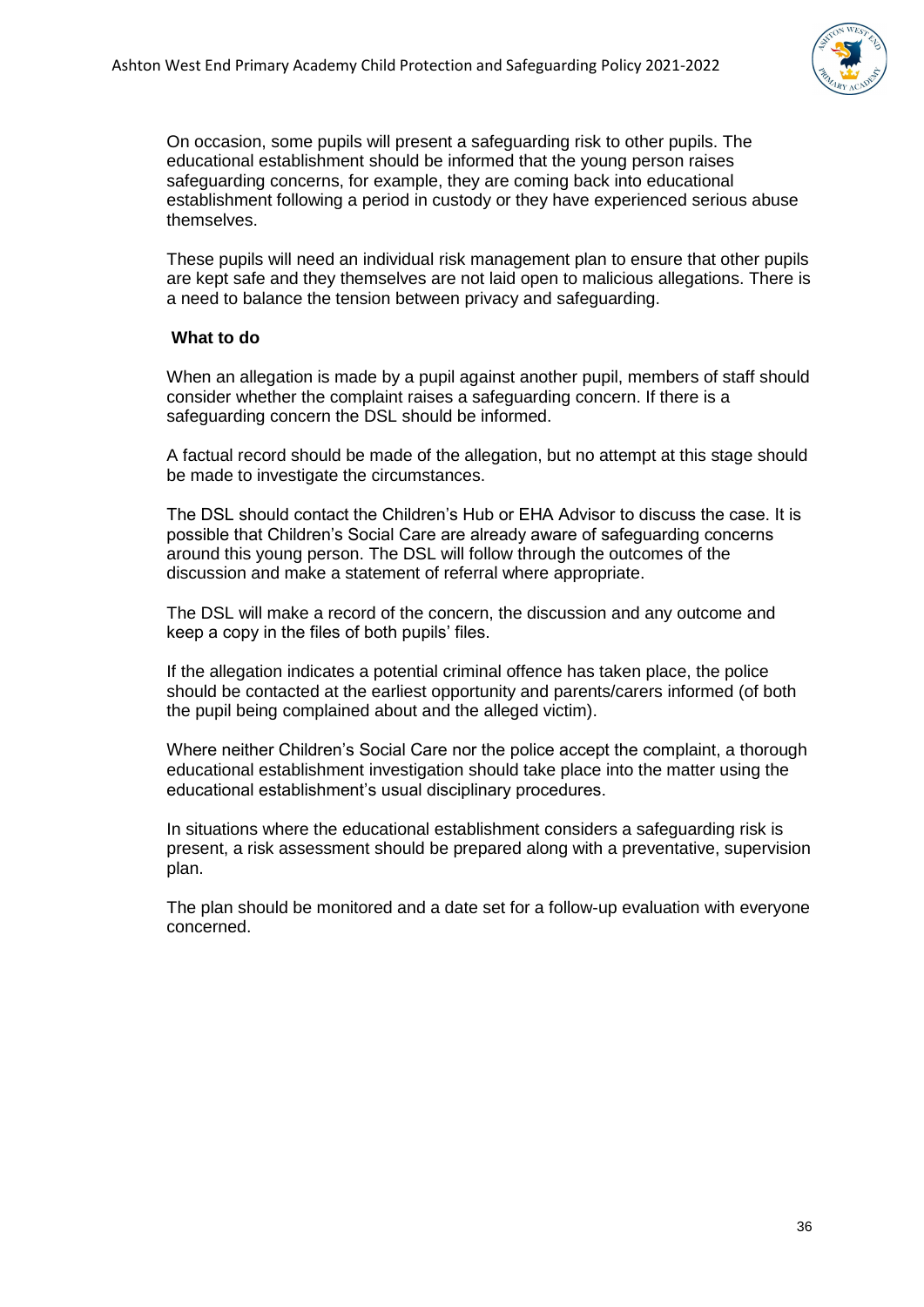

# **APPENDIX J: SEXUAL VIOLENCE AND HARASSMENT**

#### **SEXUAL VIOLENCE AND SEXUAL HARASSMENT BETWEEN CHILDREN IN SCHOOLS AND COLLEGES**

Sexual violence and sexual harassment can occur between two children of **any** age and sex. It can also occur through a group of children sexually assaulting or sexually harassing a single child or group of children.

Children who are victims of sexual violence and sexual harassment will likely find the experience stressful and distressing. This will, in all likelihood, adversely affect their educational attainment. Sexual violence and sexual harassment exist on a continuum and may overlap, they can occur online and offline (both physical and verbal) and are never acceptable.

It is essential that all victims are reassured that they are being taken seriously and that they will be supported and kept safe. A victim should never be given the impression that they are creating a problem by reporting sexual violence or sexual harassment. Nor should a victim ever be made to feel ashamed for making a report.

Staff should be aware that some groups are potentially more at risk. Evidence shows girls, children with special educational needs and disabilities (SEND) and LGBT children are at greater risk.

Staff should be aware of the importance of:

•challenging inappropriate behaviours;

•making clear that sexual violence and sexual harassment is not acceptable, will never be tolerated and is not an inevitable part of growing up:

•not tolerating or dismissing sexual violence or sexual harassment as "banter", "part of growing up", "just having a laugh" or "boys being boys"; and

•challenging physical behaviours (potentially criminal in nature), such as grabbing bottoms, breasts and genitalia, pulling down trousers, flicking bras and lifting up skirts. Dismissing or tolerating such behaviours risks normalising them.